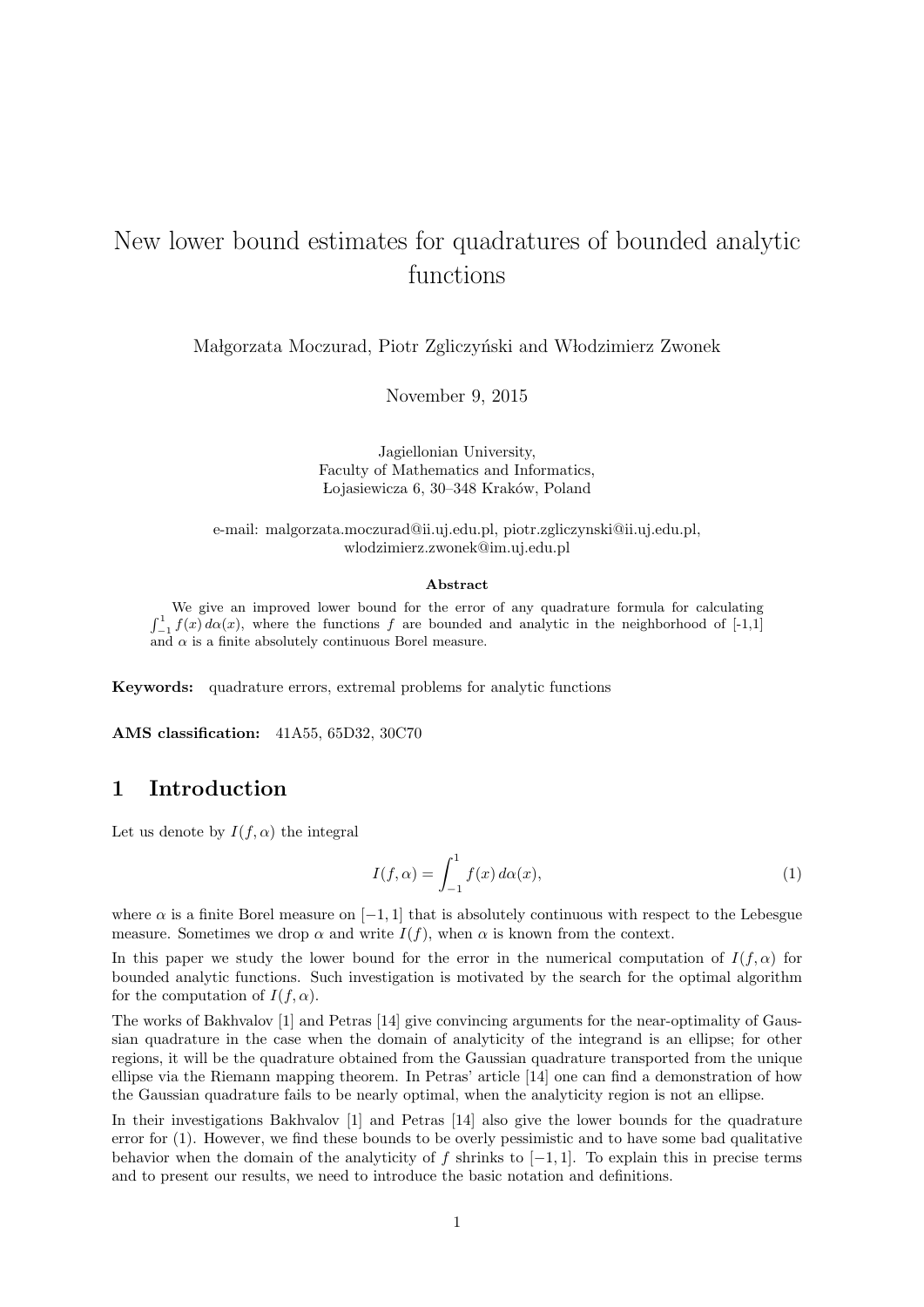**Definition 1** *Let*  $c > 1$ *. Then*  $\mathcal{E}_c$  *denotes the interior of an ellipse on the complex plane, such that the foci of*  $\mathcal{E}_c$  *are located at points*  $\pm 1$  *and the sum of semi-axes is equal to c.* 

**Definition 2** *Let*  $D \subset \mathbb{C}$ *. We call*  $D$  *a* nice domain *if it is an open, connected and simply connected set which is symmetric with respect to the real axis (i.e. if*  $z \in D$ , then  $\overline{z} \in D$ ).

**Definition 3** *Let*  $D \subset \mathbb{C}$  *be a nice domain. Let*  $M \geq 0$ *.* 

*We will write:*

- *• A*(*D*) *for the set of analytic functions on D such that ∥f∥* = sup*<sup>z</sup>∈<sup>D</sup> |f*(*z*)*| < ∞,*
- $A(D, M)$  *for the set of analytic functions on D such that*  $|f(z)| \leq M$  *for all*  $z \in D$ *,*
- $A_0(D, M)$  *for a subset of*  $A(D, M)$  *consisting of functions which are real on the real line.*

Let  $\mathcal{Q}(n,\mathcal{R})$ , where  $n \in \mathbb{N}$  and  $\mathcal{R} = (r_1,\ldots,r_n), r_1,\ldots,r_n \in \mathbb{N}\backslash\{0\}$ , denote the class of all possible (even non-linear) quadratures that use *n* nodes  $z_1, \ldots, z_n \in [-1, 1]$  and derivatives of the integrand up to the order  $r_j - 1$  for each  $z_j$ . By  $\overline{Q}(n, \mathcal{R})$  we denote a subclass of  $\mathcal{Q}(n, \mathcal{R})$  containing quadratures of the form

$$
\sum_{j=1}^{n} \sum_{k=0}^{r_j-1} b_{kj} f^{(k)}(z_j). \tag{2}
$$

Additionally,  $|\mathcal{R}|$  denotes the sum  $r_1 + \ldots + r_n$  and  $\mathcal{R}_2 = (2, \ldots, 2)$ . Note that  $\mathcal{R}_2$  has a special role here, as this is the case considered by Bakhvalov [1] and Petras [14]. Most of our results, however, are for any *R*.

To describe briefly the results of Bakhvalov and Petras we assume that *α* is the Lebesgue measure and  $\mathcal{R} = \mathcal{R}_2$  (results in [1] and [14] have been established for more general weight functions and for nodes outside the real line; these are discussed in Section 2).

Let  $G_n$  denote the Gauss-Legendre quadrature with *n* nodes on [−1, 1]. The claim that the Gauss-Legendre quadrature is near-optimal for ellipses is based on the following estimates:

• There exists a bounded and positive function  $\kappa_L : (1, \infty) \to \mathbb{R}_+$  such that for any  $c > 1$  and for any quadrature  $Q_n \in \mathcal{Q}(n, \mathcal{R}_2)$ , there is an  $f_0 \in A_0(\mathcal{E}_c, M)$  such that

$$
|I(f_0) - Q_n(f_0)| \ge M\kappa_L(c)c^{-2n}.
$$

• There exists a bounded and positive function  $\kappa_G$  :  $(1,\infty) \to \mathbb{R}_+$  such that for any  $c > 1$ , we have

$$
|I(f) - G_n(f)| \le M\kappa_G(c)c^{-2n} \qquad \forall f \in A_0(\mathcal{E}_c, M).
$$

Observe that these estimates lead to the same asymptotic bounds on *n* that are needed to get the quadrature error less than *ε*. We obtain

$$
N_L\left(M,\varepsilon,c\right) \le n \le N_G\left(M,\varepsilon,c\right) \tag{3}
$$

where

$$
N_L(M,\varepsilon,c) = \frac{\ln \frac{M}{\varepsilon} + \ln \kappa_L(c)}{2\ln c}, \qquad N_G(M,\varepsilon,c) = \frac{\ln \frac{M}{\varepsilon} + \ln \kappa_G(c)}{2\ln c}.
$$
 (4)

For  $\varepsilon \to 0^+$  we have  $N_L \approx N_G \approx (\ln(M/\varepsilon)) / (2 \ln c)$ , so these lower and upper bounds are tight.

Notice that the crucial parameters of  $N_L$  and  $N_G$  are actually *c* and the quotient  $M/\varepsilon$ , as M and  $\varepsilon$  do not occur independently.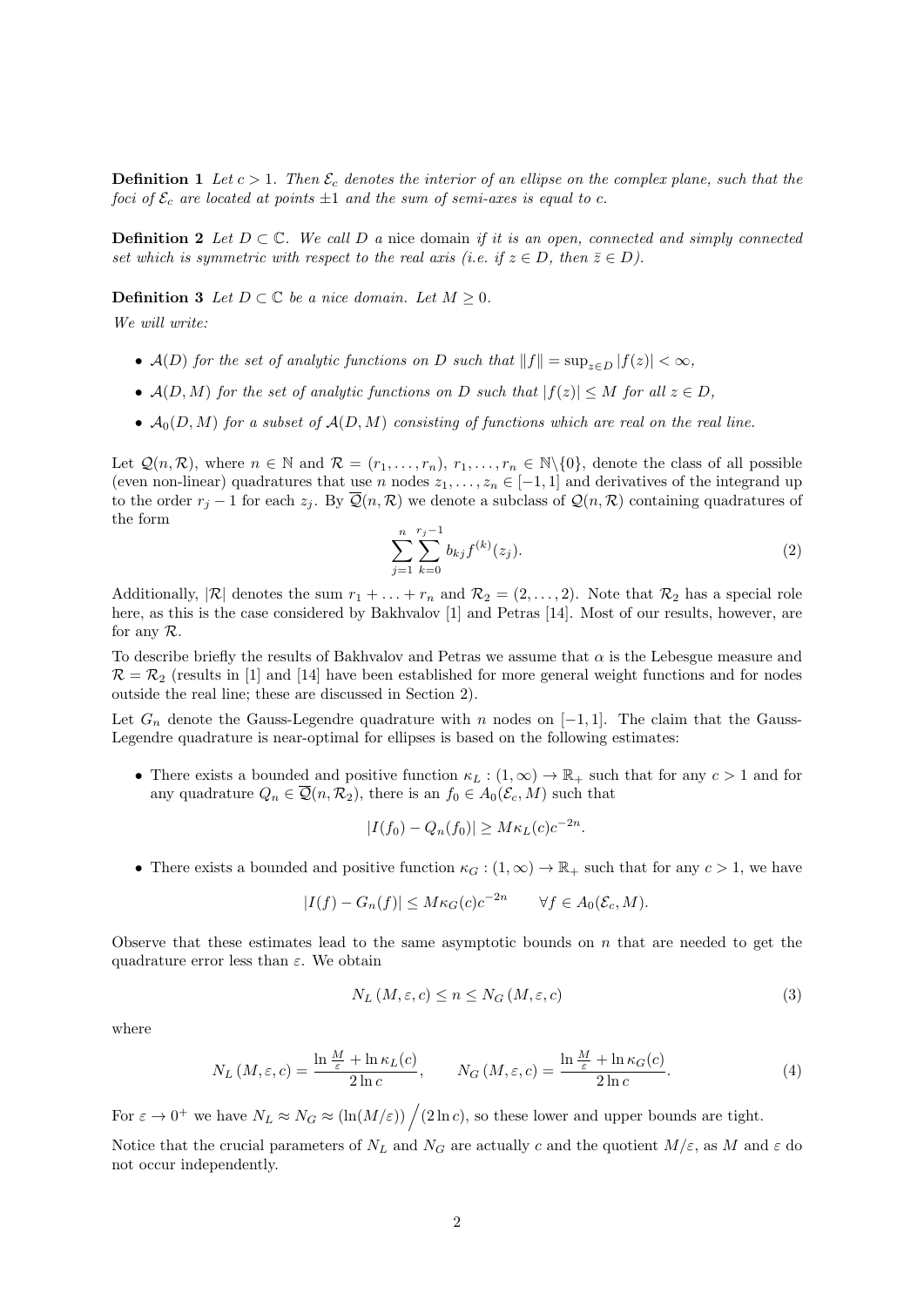The motivation for our work comes from the following observation. From the estimates for  $\kappa_L(c)$  given in [1, 14], it follows that

$$
\lim_{c \to 1^+} \kappa_L(c) = 0. \tag{5}
$$

Thus if  $c - 1$  is small,  $N_L < 0$  in (4) unless  $\varepsilon$  is very small, so in fact the lower bound given by (4) does not have any predictive power with respect to the number of nodes required to get the error less than *ε* for a substantial range of the parameters *c* and *ε*.

The main technical result of our paper is a new lower bound for errors of arbitrary quadratures of bounded analytic function using *N* function or derivative values at some nodes, which does not suffer from the bad qualitative behavior exemplified by equation (5). This allows us to obtain more meaningful lower bounds on the cost of quadratures in the sprit of the Information Based Complexity [18] approach to the complexity of integration of bounded analytic functions (see [11] and references given there).

Our approach is based on the conformal distance on the domain of analyticity *D* (see Section 3 for the definition). The theorem below is an example of our lower bound for the case of the Lebesgue measure.

**Theorem 1** Let  $D \subset \mathbb{C}$ ,  $D \neq \mathbb{C}$  and let  $D$  be a nice domain such that  $[-1,1] \subset D$ *. For any*  $Q \in$  $Q(n, \mathcal{R})$ *, where*  $|\mathcal{R}| = N$ *, and for any*  $M > 0$  *there exists a function*  $f_0 \in \mathcal{A}_0(D, M)$  *such that* 

$$
|I(f_0) - Q(f_0)| \ge \gamma M,\tag{6}
$$

*where*

$$
\gamma = \frac{2}{\left(\left(1 + \frac{1}{2\delta_D}\right)^{2\delta_D} (2\delta_D + 1)\right)^{2N}}
$$
\n(7)

*and*

$$
\delta_D := \sup \{ \delta_D(x) : x \in [-1, 1] \}, \quad \delta_D(x) := \inf \{ |x - z| : z \in \mathbb{C} \setminus D \}.
$$

This theorem is proved in Section 3. Corollary 2 therein contains the version of this result for the ellipse  $\mathcal{E}_c$ .

This result improves the results of Bakhvalov [1] and Petras [14] as it allows higher derivatives in the quadrature formula, as well as more general measures  $\alpha$ . On the other hand, in these works the nodes used in the quadrature are not restricted to the segment [*−*1*,* 1]. However, the most important qualitative improvement is that our bound does not tend to 0 for  $c \to 1^+$ .

To the best of our knowledge, the only similar result (i.e., the fact that the lower bound does not go to 0 when the ellipse shrinks to [*−*1*,* 1]) was established by Osipenko [12] for a very particular weight function, namely the Chebyshev weight function.

Let us describe briefly the content of the paper. In Section 2 we discuss in detail the results of Bakhvalov and Petras concerning the lower bounds for the integration error for arbitrary quadrature and the upper bounds for the error of the Gauss-Legendre quadrature, and which we compare. In Section 3 we develop a new lower bound for the error of an arbitrary quadrature.

### **2 Existing error bounds for quadratures of analytic functions**

Following [14] we introduce the following definition.

**Definition 4** *Let*  $D \subset \mathbb{C}$  *be an open set such that*  $[-1, 1] \subset D$ *. For a given quadrature*  $Q \in \mathcal{Q}(n, \mathcal{R})$ *the remainder term is defined as*

$$
R(f, \alpha) = I(f, \alpha) - Q(f). \tag{8}
$$

*The error constant of Q with respect to A*(*D*) *is given by*

$$
\rho(Q, \mathcal{A}(D), \alpha) = \sup_{f \in \mathcal{A}(D) \setminus \{0\}} \frac{|R(f, \alpha)|}{\|f\|} \tag{9}
$$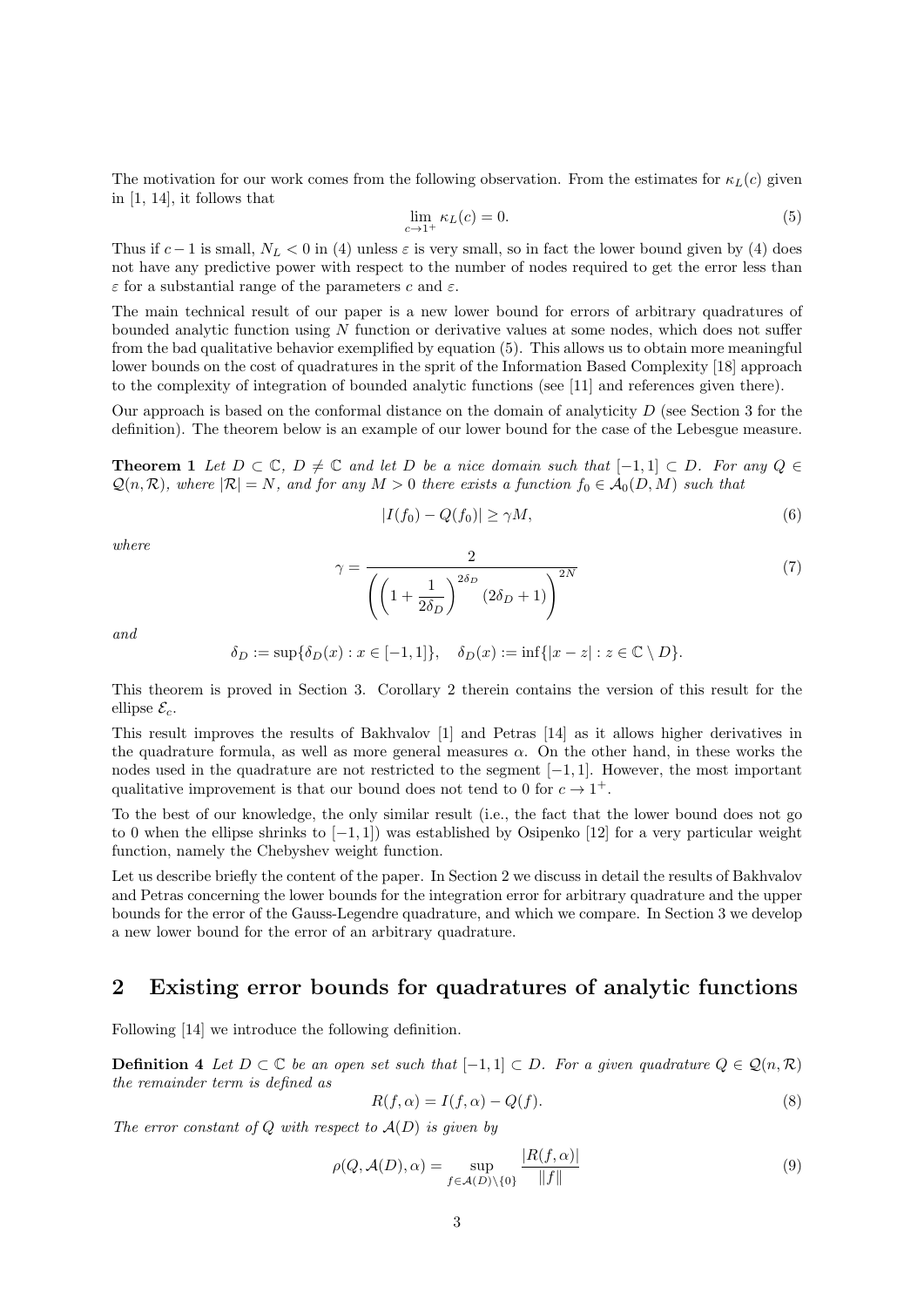*and the optimal error constant by*

$$
\rho_n(\mathcal{A}(D), \alpha) = \inf_{Q \in \mathcal{Q}(n, \mathcal{R}_2)} \rho(Q, \mathcal{A}(D), \alpha).
$$
\n(10)

*A quadrature formula is called optimal <i>if its error constant attains*  $\rho_n(\mathcal{A}(D), \alpha)$ *.* 

Notice that  $\mathcal{R}_2$  is used in the definition of  $\rho_n(\mathcal{A}(D), \alpha)$ , as this is case investigated by Bakhvalov and Petras. We need this notion the describe theirs results, only.

#### **2.1 Bakhvalov's lower bound for quadratures of analytic functions**

The following theorem has been proven in [1, Thm. 1] (as an improvement of a previous result from  $[17]$ .

**Theorem 2** *Assume that*  $d\alpha = p(x)dx$  *and there exists a polynomial*  $t(x)$  *such that*  $p(x)/t(x) \geq \eta > 0$ *for*  $x \in [-1, 1]$ *.* 

*Let*  $z_1, z_2, \ldots, z_n \in \mathbb{R}$  ( $n \leq N$ ) and let  $z_{n+1}, \ldots, z_N \in \mathbb{C}$  be points contained in upper half-plane  $(\text{Im } z > 0)$ . Let  $\mathcal{E}_c$  *be an ellipse which encloses all of these points.* 

*For any quadrature formula of the form*

$$
Q_N(f) = \sum_{j=1}^n (b_{1j} \operatorname{Re} f(z_j) + b_{2j} \operatorname{Re} f'(z_j) + b_{3j} \operatorname{Im} f(z_j) + b_{4j} \operatorname{Im} f'(z_j)) + \sum_{j=n+1}^N (b_{1j} \operatorname{Re} f(z_j) + b_{2j} \operatorname{Re} f'(z_j) + b_{3j} \operatorname{Im} f(z_j) + b_{4j} \operatorname{Im} f'(z_j)),
$$
\n(11)

*any*  $c > 1$  *and*  $M > 0$ *, there exists a function*  $f_0 \in A_0(\mathcal{E}_c, M)$  *such that* 

$$
I(f_0) - Q_N(f_0) \ge \kappa_0 Mc^{-2N},
$$

*where*  $\kappa_0$  *depends on c and the weight function p only.* 

### **Comments:**

• In terms of the notions introduced earlier, for  $N = n$  we have

$$
\rho_n(\mathcal{A}(D), d\alpha) \ge \kappa_0 c^{-2n}.\tag{12}
$$

• In [1] the following formula for  $\kappa_0$  is given (see page 67)

$$
\kappa_0 = \pi P_0 (1 - c^{-1}) c^{-2m} (\sinh h)^m,
$$
\n(13)

where  $h = \ln c$  (hence sinh  $h = \frac{1}{2}(c - c^{-1})$ ) and constants  $P_0 \in \mathbb{R}_+$ ,  $m \in \mathbb{N}$  depend on the weight function only ( $P_0$  appears as  $Q_0$  in [1]). In fact, [1] misprints the formula for  $\kappa_0$  as  $(1 - c^{-1})^{-1}$ instead of  $(1 - c^{-1})$ .

The constants *m* and  $P_0$  are determined as follows: after the substitution  $x = \cos u$  we have

$$
I(f) = \int_0^\pi f(\cos u)q(u) du, \qquad q(u) = p(\cos u)\sin u.
$$
 (14)

Under the assumptions of the theorem the following holds true

$$
q(u) = P(u)l(\cos u),\tag{15}
$$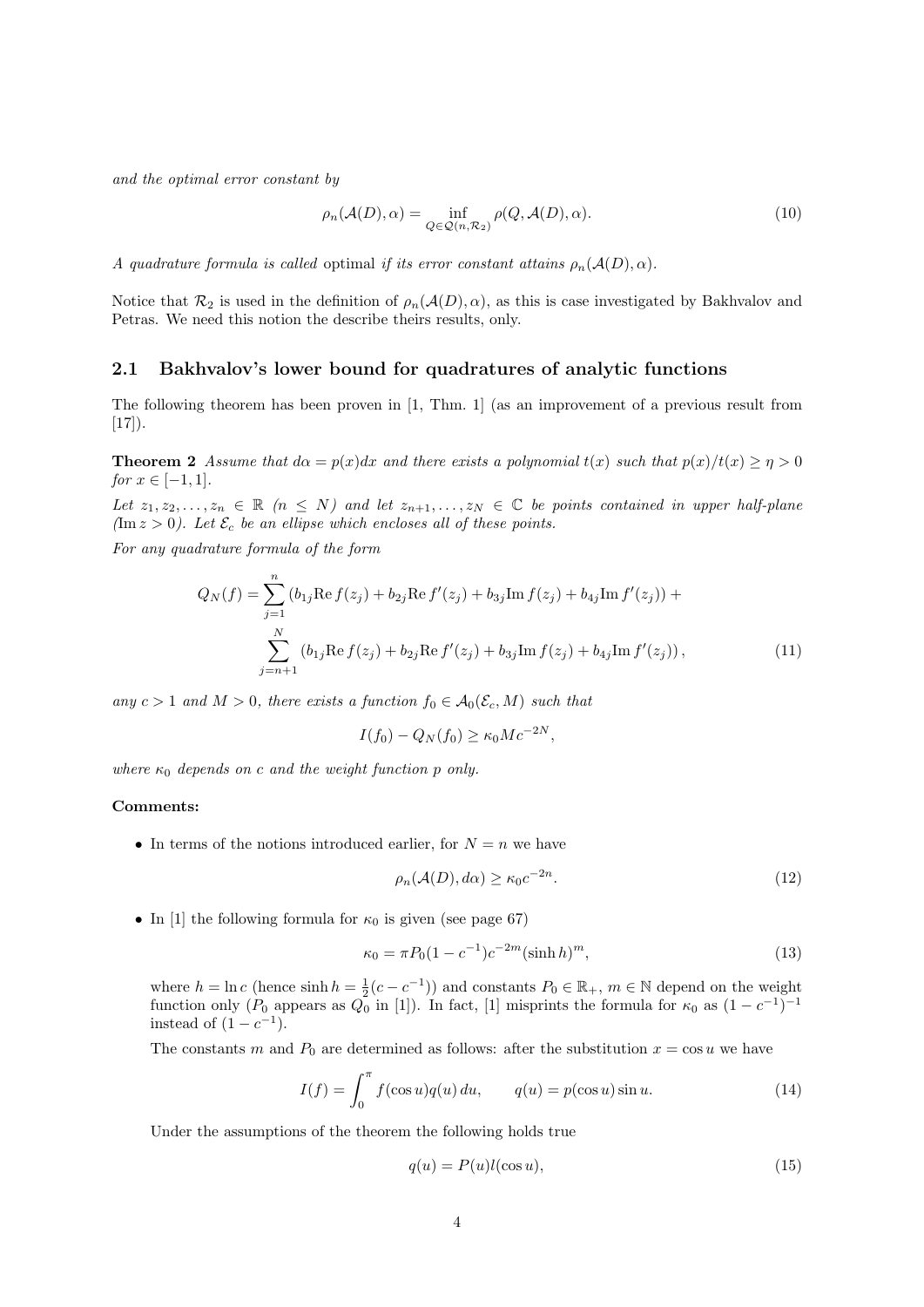where *l* is a polynomial of degree *m* and  $P(u) = q(u)/(l(\cos u)) \ge P_0 > 0$  for  $u \in [0, \pi]$  (*P* appears as  $Q$  in [1]). Therefore,  $m$  is the number of zeros in  $q(u)$  counted with multiplicities. It is related to the number of zeros in the weight function  $p(x)$ : it is the number of zeros  $p(x)$  counted with multiplicities plus two if the zeros at 0 and  $\pi$  introduced in  $q(u)$  by the factor sin *u* are not canceled by the singular behavior of  $p(x)$ , when  $x \to \pm 1$ . Such cancelations happen for the Chebyshev weight (see below).

 $-$  For  $p(x) \equiv 1$  we have  $q(u) = \sin u$ . Therefore  $l(z) = 1 - z^2$ ,

$$
\frac{q(u)}{l(\cos u)} = \frac{\sin u}{1 - \cos^2 u} = \frac{1}{\sin u} \ge P_0 = 1
$$

for  $x \in [0, \pi]$ . Hence  $m = 2$ .

Easy computations show that for  $m = 2$  and  $P_0 = 1$  we obtain

$$
\kappa_0 = \frac{\pi}{4}(1 - c^{-1})c^{-4}(c - c^{-1})^2 = \frac{\pi}{4}(c - 1)^3 \frac{(c + 1)^2}{c^7} =
$$
\n
$$
= \pi(c - 1)^3 + O((c - 1)^4), \quad \text{for } c \to 1^+.
$$
\n(16)

− For the Chebyshev weight  $p(x) = 1/\sqrt{1-x^2}$  we have

$$
q(u) = p(\cos u)\sin u = 1.
$$

Hence  $m = 0$  and  $P_0 = 1$ , and consequently

$$
\kappa_0 = \pi (1 - c^{-1}) = \frac{\pi (c - 1)}{c}.
$$
\n(17)

We obtain a counter-intuitive statement that when  $c - 1$  is small (i.e. the integrated function is difficult to calculate due to the possible presence of singularities nearby), the lower bound for the error is also small. Hence the quality of the bound is rather poor and can be considerably improved.

• The reason for this overly pessimistic estimate of  $\rho_n(\mathcal{A}(D), d\alpha)$  is as follows. For any *n* nodes, define a polynomial  $f_0 \in \mathcal{A}(\mathcal{E}_c, 1)$  of degree  $2n+m$  whose quadrature error is bounded from below by  $\kappa_0 c^{-2n}$ . For a fixed set of nodes this polynomial is the same for all  $c > 1$  up to a multiplicative constant depending on *c*. Therefore, the functions considered have no singularities outside the ellipse. This in principle might not be a problem, since due to the Mergelyan's Theorem [16] any such function can be approximated by a polynomial, however in the proof of Theorem 2 the degree of polynomials is bounded from above by  $2n + m$ .

### **2.2 Petras' lower bounds**

Petras in [14] considers the quadrature of the same type as in Theorem 2, ellipses as analyticity regions and the Szeg<sub></sub><sup>o</sup> class of weights (measures), which are defined as follows:  $d\alpha(x) = w(x)dx$ , where *w* is a function for which  $\int_0^{\pi} \ln w(\cos x) dx$  exists. It contains the class of weights considered by Bakhvalov.

The reasoning in [14] goes as follows. Petras proves the following theorem for even more general class of weight measures.

**Theorem 3** [14, Thm. 2.1] Assume that the measure  $\alpha$  is supported on at least  $n+1$  points. Let D be *a symmetric domain. Let*  $p_0, p_1, \ldots, p_n$  *be the orthonormal polynomials with respect to the measure*  $\alpha$ *, such that the degree of*  $p_i$  *is equal to i for*  $i = 0, \ldots, n$ *. Then* 

$$
\rho_n(\mathcal{A}(D), d\alpha) \ge k_n(\mathcal{A}(D), d\alpha) := \left(\sum_{\nu=0}^n (\sup_{z \in D} |p_{\nu}(z)|)^2\right)^{-1}.
$$
\n(18)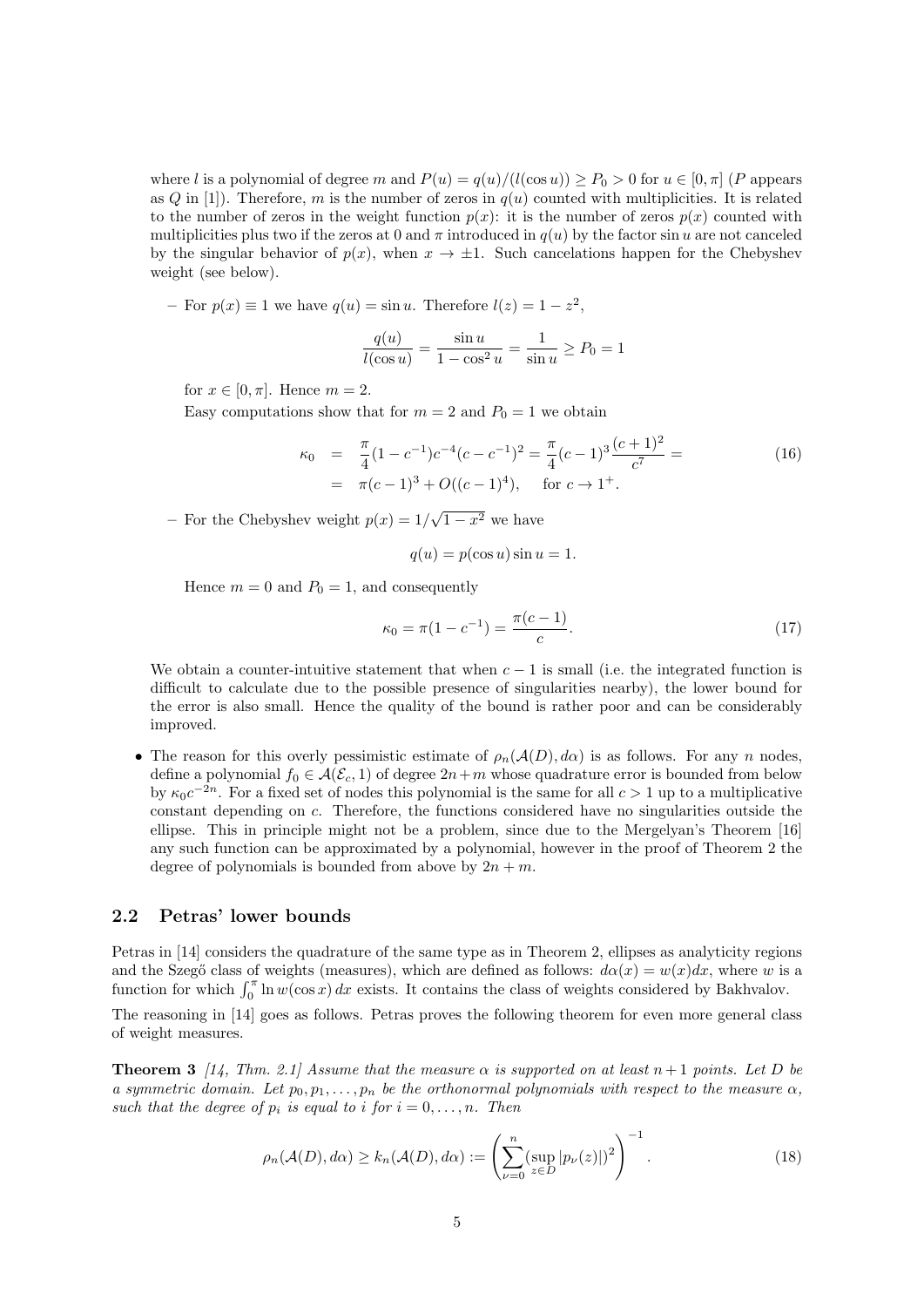For weights in the Szegő class and  $D = \mathcal{E}_c$ , Petras [14, Corollary 3.1] obtains that

$$
\lim_{n \to \infty} c^{2n} k_n(\mathcal{A}(\mathcal{E}_c), d\alpha) = 2\pi (1 - c^{-2}) \cdot \min_{|z| = c} |K(z^{-1})|^2 > 0,
$$
\n(19)

where the so-called Szegő function is given by

$$
K(z) := \exp\left(\frac{1}{4\pi} \int_{-\pi}^{\pi} \frac{1 + ze^{-it}}{1 - ze^{-it}} \ln(w(\cos t) | \sin t|) dt\right).
$$
 (20)

Observe that from the formula (20) one obtains  $\rho_n c^{2n} \to 0$  for  $c \to 1^+$ , provided the term function  $\min_{|z|=c} |K(z^{-1})|^2$  is bounded for  $c \to 1^+$ .

For several particular weights Petras computes an explicit lower bound for  $k_n(\mathcal{A}(\mathcal{E}_c), d\alpha)$ , but these bounds also show an undesirable behavior for  $c \to 1^+$ .

Below we list only the results for the Lebesgue measure and the Chebyshev weight.

• From Corollary 3.6 in [14] it follows that for the weight  $w(x) \equiv 1$ , we have

$$
\rho_n(\mathcal{A}(\mathcal{E}_c), dx) \ge \pi (1 - c^{-2})^2 c^{-2n} \cdot (1 + \varepsilon_n)^{-1},
$$
\n(21)

where

$$
0 \le \varepsilon_n \le \frac{c^4 + 4c^2 + 18}{4nc^2(c^2 - 1)} + \frac{(n+2)^{3/2}}{c^{n+2}}.
$$

It is clear that for a fixed *n*, this bound is  $O((c-1)^3)$  for  $c \to 1^+$ . To be more precise we have (for fixed *n*)

$$
\rho_n(\mathcal{A}(\mathcal{E}_c), dx) \ge \frac{\pi}{c^{2n}} \left( \frac{32}{23} (c-1)^3 n c^2 + O\left( (c-1)^4 \right) \right). \tag{22}
$$

*•* From Corollary 3.5 in [14] it follows that for the Chebyshev weight

$$
d\alpha(x) = w(x)dx = dx/\sqrt{1 - x^2},
$$

we have

$$
\rho_n(\mathcal{A}(\mathcal{E}_c), d\alpha) \ge \frac{\pi (1 - c^{-2})^3}{2c^{2n}} \left( 1 - \frac{(2n+3)(c^2 - 1) + c^{-2n - 2}}{c^{2n+4}} \right)^{-1} \ge \frac{\pi (1 - c^{-2})^3}{2c^{2n}}.
$$
 (23)

For  $c \to 1^+$  we obtain the following estimate

$$
\rho_n(\mathcal{A}(\mathcal{E}_c), d\alpha) \ge \frac{\pi}{c^{2n}} \left( \frac{3}{2n^3 + 9n^2 + 13n + 6} + \frac{6(c-1)n}{2n^3 + 9n^2 + 13n + 6} + O\left((c-1)^2\right) \right). \tag{24}
$$

In this case for fixed *n* the lower bound for  $c \to 1^+$  does not go to zero, however it does go to zero when  $n \to \infty$ , which turns out to be unsatisfactory.

Apparently the reason for the overly pessimistic estimate for  $c \to 1^+$  is that the bound in Theorem 3 obtained by considering polynomials of degree 2*n*. Hence the functions producing this bound nigher have no singularities outside the ellipse nor are even close to a function with singularities.

### **2.3 Osipenko estimates**

Osipenko in [12, Thm. 6] obtained the following explicit estimate for the Chebyshev weight  $d\alpha(x)$  $dx/\sqrt{1-x^2}$ 

$$
\rho_n(\mathcal{A}(\mathcal{E}_c), d\alpha) = \frac{2\pi}{c^{2n}} + O(c^{-6n})
$$
\n(25)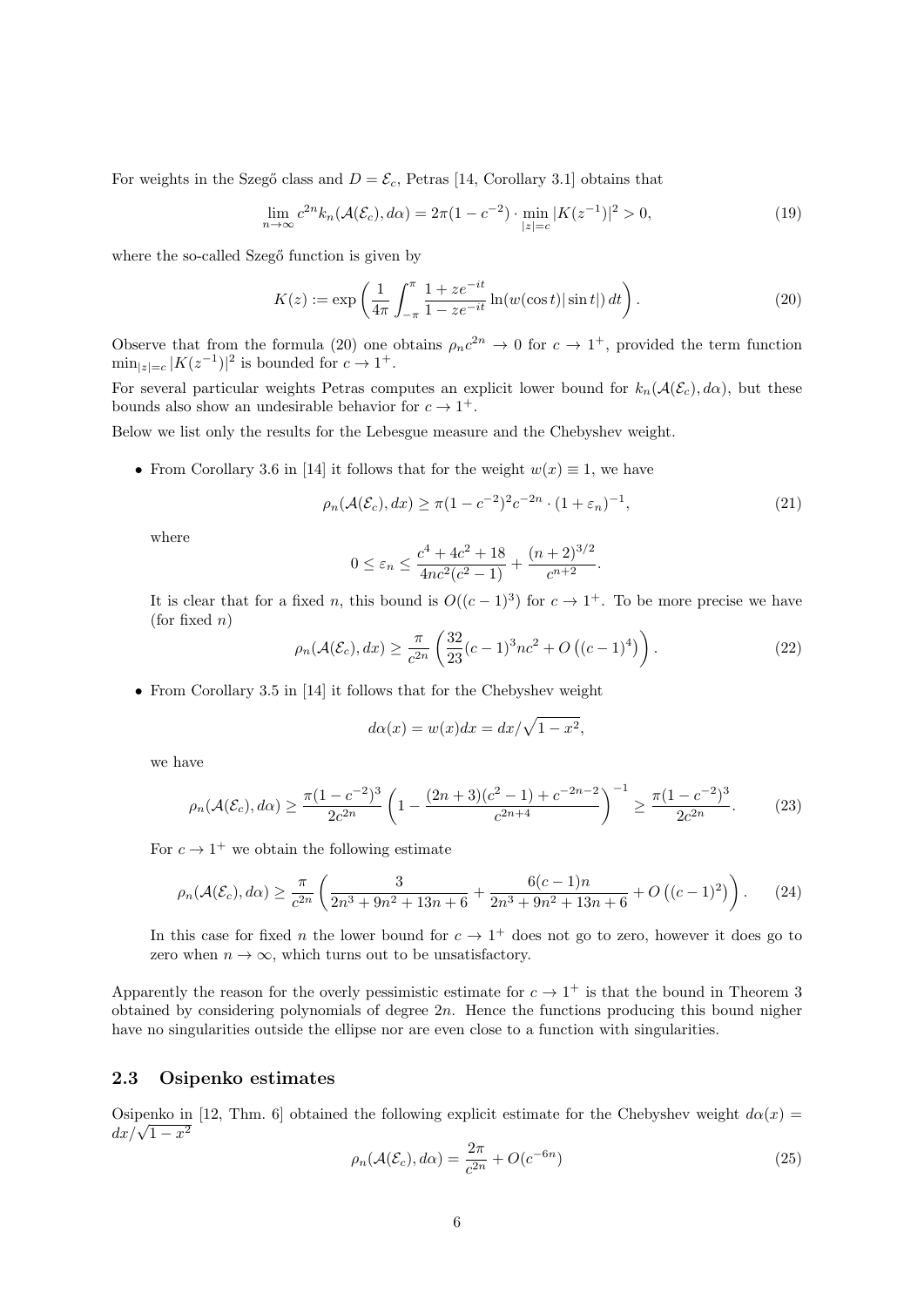and the limit behavior

$$
\lim_{c \to 1^+} \rho_n(\mathcal{A}(\mathcal{E}_c), d\alpha) = 2\pi.
$$
\n(26)

Osipenko uses a transformation of an ellipse to an infinite strip, which transforms the problem of integration of bounded analytic functions defined on the ellipse with the Chebyshev weight to the problem of integration of analytic periodic functions with Lebesgue measure. He uses Blaschke products to find lower estimate for the error, which is natural for this kind of problem. This should be contrasted with the polynomials used to derive lower bounds in [1, 14].

### **2.4 Final comments on Bakhvalov's and Petras' lower bounds**

Both Bakhvalov and Petras mention that the Riemann mapping theorem allows us to transport the results for an ellipse to other domains. However, no quantitative statements related to the geometry of the domain *D* are given.

As it was mentioned in the introduction we have found the behavior of  $\kappa_L(c)$  for  $c \to 1^+$  obtained by Bakhvalov and by Petras overly pessimistic. In the argument below we will show how bad this bound is qualitatively. Namely, if  $\kappa_G(c)$  were of the same order as  $\kappa_L(c)$ , i.e.  $\lim_{c\to 1^+} \kappa_G(c) = 0$ , the quadrature would be exact even for  $n = 1$ . This is formalized in the following remark.

**Remark 4** *Let*  $Q \in \mathcal{Q}(n, \mathcal{R})$  *and a positive bounded function*  $\kappa : (1, \infty) \times \mathbb{N} \to \mathbb{R}_+$  *be such that* 

$$
|I(f) - Q(f)| \le M\kappa(c, n)c^{-2n}, \qquad \forall f \in \mathcal{A}_0(\mathcal{E}_c, M). \tag{27}
$$

*Assume that we have*

$$
\lim_{c \to 1^+} \kappa(c, n) = 0 \qquad \forall n \in \mathbb{N}.
$$
\n(28)

*Then for any*  $M > 0$ ,  $c > 1$ ,  $n \in \mathbb{N}$  and  $f \in \mathcal{A}_0(\mathcal{E}_c, M)$  holds

 $I(f) = Q(f)$ .

**Proof.** Since  $\mathcal{E}_c \subset \mathcal{E}_{c_1}$  for  $c < c_1$ , we have

$$
\mathcal{A}_0(\mathcal{E}_{c_1}, M) \subset \mathcal{A}_0(\mathcal{E}_c, M), \quad c < c_1. \tag{29}
$$

The above inclusion holds in the following sense: for a function  $f \in \mathcal{A}_0(\mathcal{E}_{c_1}, M)$  we consider its restriction to  $\mathcal{E}_c$ . It is immediate to see that  $f_{|\mathcal{E}_c} \in \mathcal{A}_0(\mathcal{E}_c, M)$ .

Let us fix *n* and take a function  $f \in \mathcal{A}_0(\mathcal{E}_{c_1}, M)$ . By (27) and (29)

$$
|I(f) - Q(f)| \le M\kappa(c, n)c^{-2n}, \quad 1 < c \le c_1.
$$

Passing to the limit  $c \to 1$  we obtain

$$
|I(f) - Q(f)| = 0.
$$

 $\blacksquare$ 

### **2.5 Upper bounds for Gauss-Legendre quadratures**

We assume that  $d\alpha(x) = dx$  and  $G_n$  denotes the Gauss-Legendre quadrature with *n* nodes on [−1,1]. Let us define

$$
r_n(c) = \rho(G_n, \mathcal{A}_0(\mathcal{E}_c, 1), dx) = \sup_{f \in \mathcal{A}_0(\mathcal{E}_c, 1)} |I(f) - G_n(f)|.
$$
 (30)

Obviously

$$
|I(f) - G_n(f)| \le Mr_n(c), \quad f \in \mathcal{A}_0(\mathcal{E}_c, M). \tag{31}
$$

Let us list two estimates for the error of Gauss quadrature known in the literature.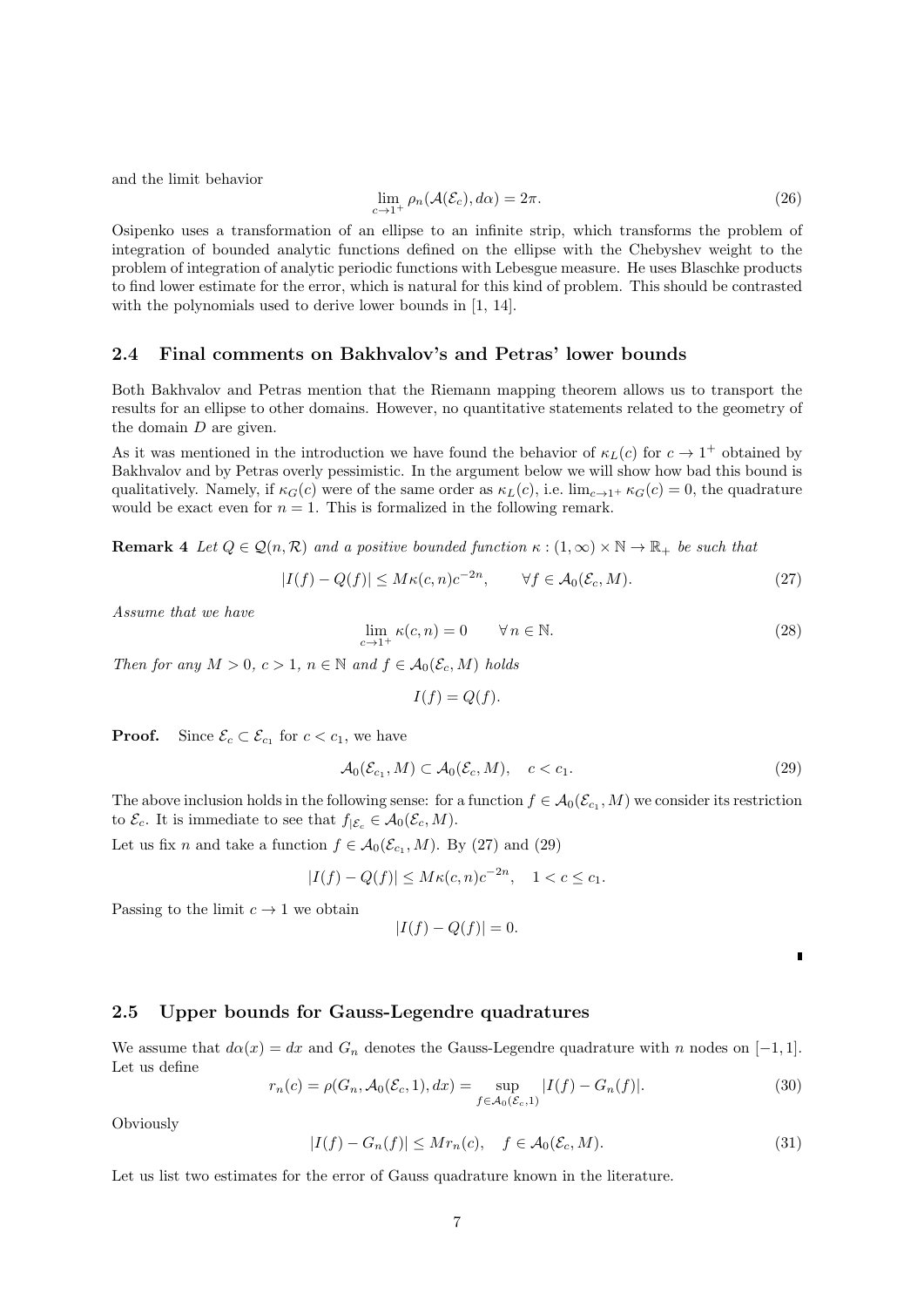**Theorem 5** *The estimate for the error of the Gauss quadrature due to Rabinowitz [15, eq. (18)], see also [5, Thm. 90] and [19, Thm. 4.5], is*

$$
r_n(c) \le \min\left(4, \frac{64}{15(1 - c^{-2})}c^{-2n}\right). \tag{32}
$$

The non-constant part of this estimate has an undesirable property. For  $c \to 1$  it explodes, which may lead to non-uniform estimates in some contexts.

Bounds that are much more uniform in *c* for  $c \to 1$  are given by Petras in [13].

**Theorem 6** *The estimate for the error of the Gauss quadrature due to Petras [13, Thm. 4] is*

$$
r_n(c) \le \frac{4}{c^{2n}} \left( 1 + \frac{3}{2nc^2} + \frac{4}{c^{n+1}} \right).
$$

In fact, [13, Thm. 4] contains four estimates for  $r_n(c)$  whose mutual ratios are bounded. We have chosen the one that appears to be easiest to handle.

**Corollary 1** *From Theorem 6 one can easily obtain*

$$
r_n(c) \le \frac{26}{c^{2n}},\tag{33}
$$

$$
\forall \varepsilon > 0 \quad \exists c_0(\varepsilon) \quad \forall c \ge c_0(\varepsilon) \quad r_n(c) \le \frac{4+\varepsilon}{c^{2n}}.
$$

**Remark 7** *In [13] (in part (b) of a remark just below Theorem 4 there) Petras mentions that taking f to be a suitably scaled (2n)-th Chebyshev polynomial of the first kind*  $T_{2n}$ , *i.e.*  $f = T_{2n}(2c^{2n})/(c^{4n}+1) \in$  $\mathcal{A}_0(\mathcal{E}_c, 1)$  *one obtains* 

$$
|I(f) - G_n(f)| \ge \frac{\pi (1 - (4n)^{-1})}{c^{2n} (1 + c^{-4n})}.
$$
\n(35)

*Hence, the bounds given in Theorem 6 are optimal, up to a constant independent of c and n.*

Observe that from (33) it follows that if  $M/\varepsilon > 26$ , then to have the error less than  $\varepsilon$  for functions from  $\mathcal{A}_0(\mathcal{E}_c, M)$ , it is enough to use  $N_G$  nodes, where

$$
N_G \ge \frac{\ln \frac{M}{\varepsilon}}{\ln c}.\tag{36}
$$

### **2.6 Comparison of lower and upper bounds**

We are now ready to compare in detail the lower bounds of Bakhalov and Petras with the bounds for the Gauss-Legendre quadrature for the ellipses with the Lebesgue measure as weight function.

Let  $c > 1$  and let  $\kappa_L(c)$  and  $\kappa_G(c)$  be positive numbers such that

• for any  $Q_n \in \overline{Q}(n, \mathcal{R}_2)$  there is an  $f_0 \in A_0(\mathcal{E}_c, M)$  such that

$$
|I(f_0) - Q_n(f_0)| \ge M\kappa_L(c)c^{-2n}, \quad \text{and} \tag{37}
$$

• for the Gauss-Legendre quadrature  $G_n$ , for any  $f \in A_0(\mathcal{E}_c, M)$  we have

$$
|I(f) - G_n(f)| \le M\kappa_G(c)c^{-2n},\tag{38}
$$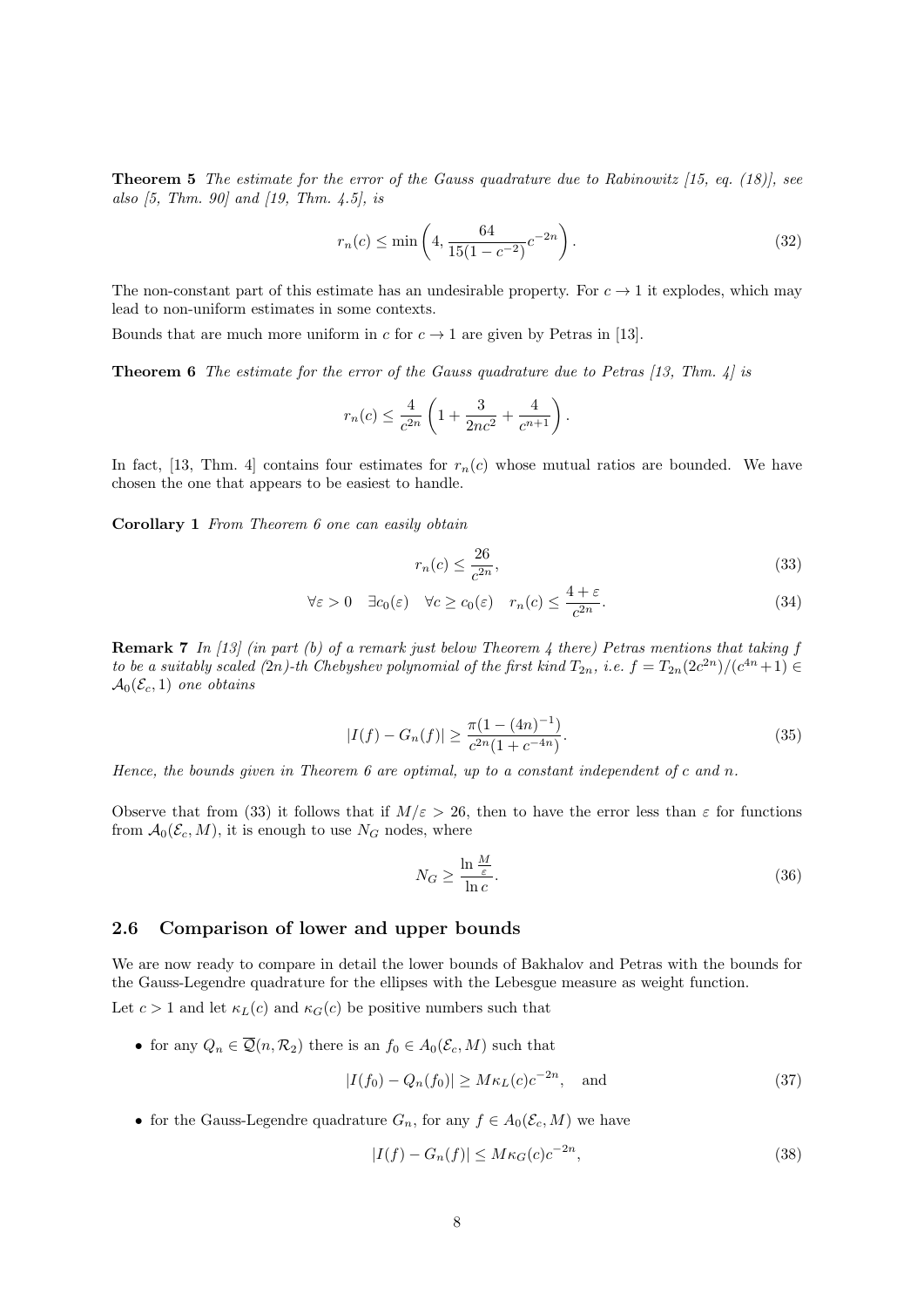where  $\kappa_L$  is Bakhvalov's or Petras' lower bound discussed in Sections 2.1 and 2.2 and

$$
\kappa_G(c) = \sup_{n \ge 1} c^{2n} r_n(c)
$$

obtained from Theorem 5 or Theorem 6.

From Theorem 2 (with  $\kappa_L = \kappa_0$  given by (16)) for *c* close to 1 we get

$$
\kappa_L(c) = (c-1)^3 \pi + O((c-1)^4), \n\kappa_G(c) = 26.
$$

For large values of *c* (which means that we are considering very regular functions) we have

$$
\kappa_L(c) = \frac{\pi}{4}c^{-2} + O(c^{-4})
$$
\n(39)

and

$$
\kappa_G(c) = 4.1 + O(c^{-2}),\tag{40}
$$

from (34). Note that in both cases the quotient  $\kappa_G/\kappa_L \to \infty$ .

Both bounds (37) and (38) are  $O(c^{-2n})$  as functions of the minimal number *n* of nodes and they give the following estimates for *n*, needed to obtain the integral with error less than  $\varepsilon$ .

For the Gauss-Legendre quadrature it is enough to take  $n \geq N_G$ , where

$$
N_G = \max\left(1, \frac{1}{2\ln c} \ln\left(\frac{M}{\varepsilon} \kappa_G(c)\right)\right),\,
$$

while (37) implies that whatever the quadrature is we cannot take *n* smaller than

$$
N_L = \max\left(1, \frac{1}{2\ln c} \ln\left(\frac{M}{\varepsilon} \kappa_L(c)\right)\right).
$$

For  $\varepsilon \to 0$  we have

$$
\frac{N_L}{N_G} \approx \frac{\ln\left(\frac{M}{\varepsilon} \kappa_L(c)\right)}{\ln\left(\frac{M}{\varepsilon} \kappa_G(c)\right)} \to 1.
$$

Apparently both numbers  $N_L$  and  $N_G$  are of similar magnitude up to a factor depending on *c* but not on *n*.

However, if we fix  $\varepsilon$  and let  $c \to 1$ , we have  $\kappa_L(c) \to 0$ , hence  $N_L \to 1$  so the lower bound  $N_L$  loses its predictive power.

We are not concerned with the behavior of  $\kappa_L$  and  $\kappa_G$  for  $c \to \infty$ , because it does not necessarily make sense to increase *c* while keeping *M* constant; the functions in  $\mathcal{A}_0(\mathcal{E}_c, M)$  become very flat for large *c* and in this limit we obtain  $N_L = N_G = 1$ .

Summing up, the bounds (37) and (38) might give completely different estimates  $N_L$  and  $N_G$  of the amount of information needed to bring the error below  $\varepsilon$ . For 'difficult' functions (*c* close to 1) we obtain the obvious bound  $n \geq N_L = 1$  for a significant range of the ratio  $M/\varepsilon$ .

It appears that it makes sense to require the following condition to maintain the optimality of Gauss-Legendre quadratures on ellipses: there exists  $\eta_0$  such that for all  $M/\varepsilon \in \mathbb{R}_+$  and  $c > 1$ 

$$
0 < \eta_0 \le \frac{N_L\left(M, \varepsilon, c\right)}{N_G\left(M, \varepsilon, c\right)}.\tag{41}
$$

Observe that, when compared to results of Bakhvalov [1] and Petras [14], we now want the ratio to be bounded also when we change the ellipse.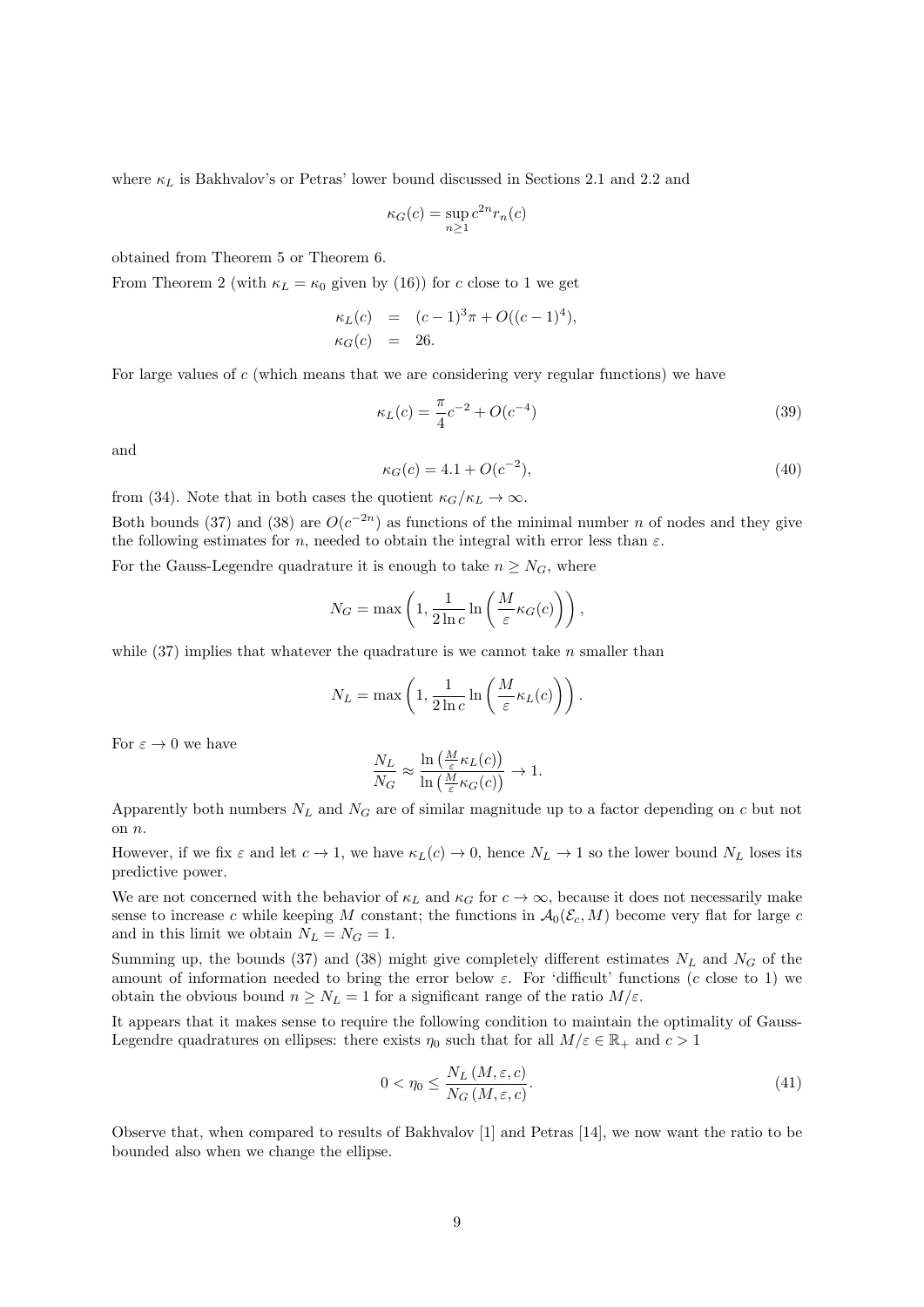### **3 New lower bounds**

In this section, we compute lower bounds on the quadrature error in a class of analytic functions with possible singularities outside a nice domain. These results are applied to ellipses, so that they can be directly compared with known results. Since the methods may be applicable in a more general class of domains (not necessarily simply connected) we introduce distances (metrics) that could be tools for studying them in several complex variables. But we restrict our consideration to the case of simply connected domains in the complex plane, where the considered (hyperbolic) metric and distance may be described in many equivalent ways. The question which description could (and should) be applied in the case of domains being not simply connected remains open.

### **3.1 Definitions and description of the problem**

First, let us recall that the word 'distance' is reserved for a notion of a 'distance function', i. e. the non-negative function defined for a pair of points (in our situation lying in the domain *D* in the complex plane) being positive for different points, symmetric and satisfying the triangle inequality. On the other hand the word 'metric' is reserved for a type of a function coming from the differential geometry that at each point of a manifold (in our case the domain *D*) measures the length of a vector on a tangent space (in our case C). The metric defined on *D* induces in the standard way the distance on *D*.

By  $\lambda_1(A)$  we denote the Lebesgue measure of the set  $A \subset \mathbb{R}$ .

We recall that *the Poincaré distance p* on the open unit disk  $\mathbb{D} := \{z \in \mathbb{C} : |z| < 1\}$  is given by the formula

$$
p(z, w) := \frac{1}{2} \ln \frac{1 + m(w, z)}{1 - m(w, z)} =: \operatorname{arctanh}(m(w, z)), \ w, z \in \mathbb{D}, \tag{42}
$$

where  $m(w, z) = |(w - z)/(1 - \bar{w}z)|$ .

The Poincaré distance induces the pseudodistance  $c_D$  on any domain (i.e., a connected open set)  $D \subset \mathbb{C}$ by the formula

$$
c_D(w, z) := \sup \{ p(F(w), F(z)) : F \in \mathcal{O}(D, \mathbb{D}) \}, w, z \in D,
$$
\n(43)

where  $\mathcal{O}(D,\mathbb{D})$  denotes the set of holomorphic (analytic) functions from D to  $\mathbb{D}$ . We also put

$$
c_D^*(w, z) := \tanh c_D(w, z). \tag{44}
$$

We remind the following property of  $c_D$  (called *the holomorphic contractibility of c*):

$$
c_G(F(w), F(z)) \le c_D(w, z) \quad \text{for any } F \in \mathcal{O}(D, G), w, z \in D.
$$
 (45)

In the case of simply connected domains the function  $c<sub>D</sub>$  coincides with the distance induced by the metric  $\gamma_D$  (often called *hyperbolic metric* for planar domains), defined by the formula

$$
\gamma_D(z;X) := \sup\{|F'(z)X|/(1-|F(z)|^2) : F \in \mathcal{O}(D,\mathbb{D})\}, z \in D, X \in \mathbb{C}.
$$
 (46)

It is well-known that  $\gamma_{\mathbb{D}}(z; X) = |X|/(1 - |z|^2), z \in \mathbb{D}, X \in \mathbb{C}$  (we call the function  $\gamma_{\mathbb{D}}$  *the Poincaré metric*).

Analogously, we get a version of holomorphic contractibility of  $\gamma$ , namely the inequality

$$
\gamma_G(F(w); F'(w)X) \le \gamma_D(w; X), \ w \in D; X \in \mathbb{C}, \tag{47}
$$

for any  $F \in \mathcal{O}(D, G)$ . For domains  $D \subset G$  in  $\mathbb C$  we may use the holomorphic contractibility for the inclusion function  $\iota : D \mapsto G$ , where  $D \subset G \subset \mathbb{C}$ , which gives, among others, the inequality *γ*<sub>*D*</sub>(*z*; 1) *≥ γ*<sub>*G*</sub>(*z*; 1) for all *z*  $\in$  *D*.

Note that although we defined the functions  $c_D$  and  $\gamma_D$  in a general situation we shall consider them in the special case of *D* being a simply connected domain.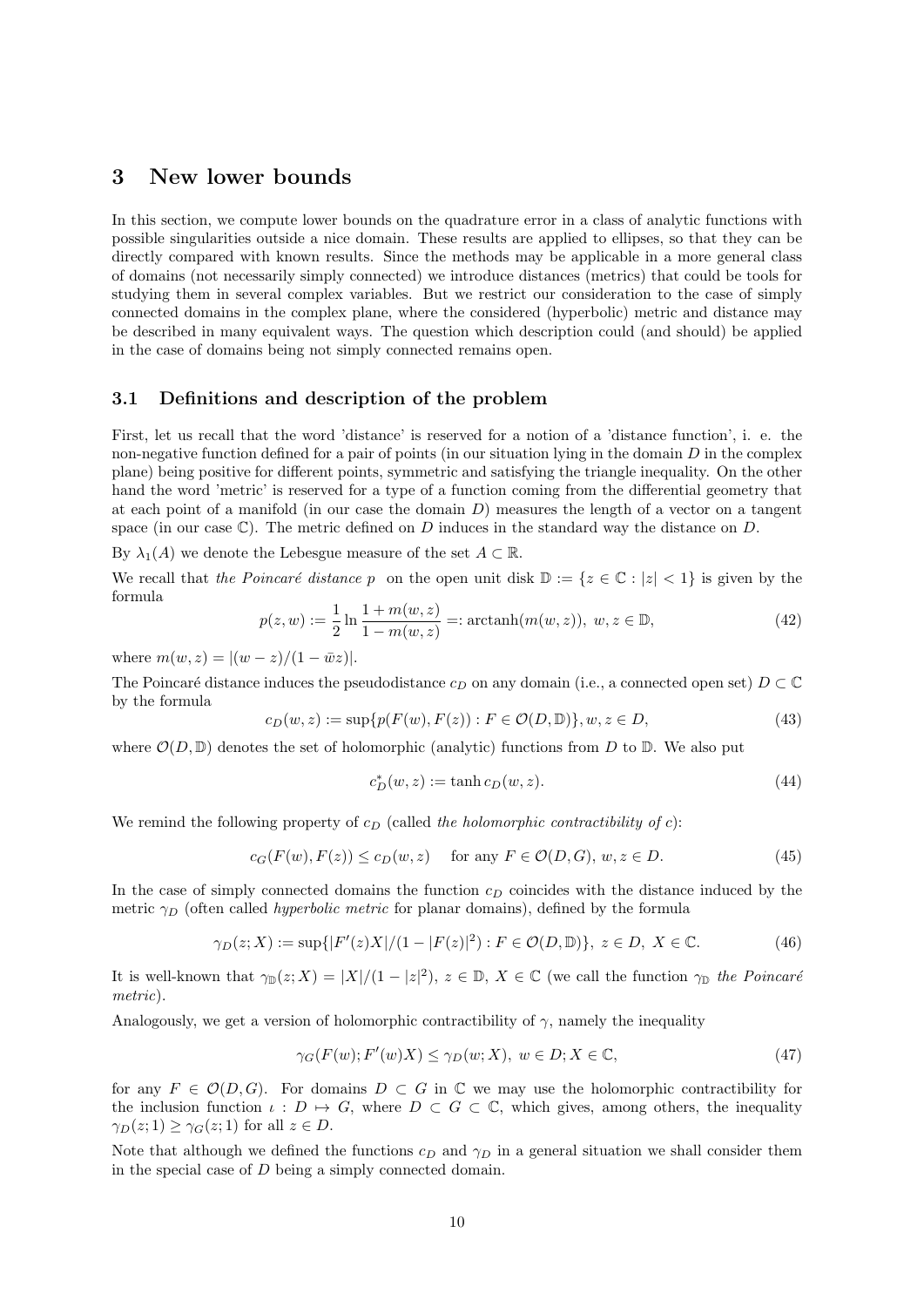The geometry induced by the Poincaré distance is an example of a non-Euclidean geometry. Recall that the lines (geodesics) in this geometry are diameters and the arcs of circles lying in  $\mathbb D$  and being orthogonal to the unit circle *∂*D. In particular, for three consecutive points *x, y, z* on such geodesics one has the equality  $p(x, z) = p(x, y) + p(y, z)$ . Note also that the biholomorphic mappings transform geodesics into geodesics, and the geodesics in the domain *D* satisfy the equality  $c_D(x, z) = c_D(x, y) + c_D(x, y)$  $c_D(y, z)$  for three consecutive points lying in the geodesic. The distance of two points  $w, z$  from the simply connected domain *D* lying in a geodesic may be given with the help of the function  $\gamma_D$  as follows. Assume that  $\alpha : [0, 1] \rightarrow D$  is a parametrization of the part of the geodesic passing through *w* and *z* that lies between *w* and *z*, then

$$
c_D(w, z) = \int_0^1 |\alpha'(t)| \gamma_D(\alpha(t); 1) dt.
$$

We should also keep in mind that the Poincaré distance on  $\mathbb D$  and the Poincaré metric are invariant under holomorphic automorphisms of the unit disk  $(Aut(\mathbb{D}))$ . Recall that

$$
Aut(\mathbb{D}) = \left\{ e^{i\theta} m_{\eta} : \theta \in \mathbb{R}, \eta \in \mathbb{D} \right\},\
$$

where  $m_{\eta}(z) := (\eta - z)/(1 - \bar{\eta}z), z \in \mathbb{D}$ .

A special role in our considerations will be played by *the finite Blaschke products*.

**Definition 5** Functions of the form  $B(z) := e^{i\theta} \prod_{j=1}^n m_{\eta_j}(z)$ ,  $z \in \mathbb{D}$ , where  $\eta_j \in \mathbb{D}$ ,  $j = 1, ..., n$ ,  $\theta \in \mathbb{R}, n \in \mathbb{N} \setminus \{0\}$  *are called finite Blaschke products.* 

Some of basic properties of the finite Blaschke products are that they extend holomorphically to a neighborhood of  $\overline{D}$  (they are rational with poles lying outside of the closed unit disk). The finite Blaschke product *B* is a proper holomorphic mapping of  $\mathbb D$  onto  $\mathbb D$ . Moreover,  $|B(z)| = 1$  for  $|z| = 1$ .

We refer the reader to any of the textbooks [16], [6], [7] and [10]. In the last reference the theory of holomorphically invariant metrics and distances in several complex variables is presented.

In higher-dimensional case the metric  $\gamma_D$  depends on points  $z \in D$  and vectors X from the tangent space to *D*; that is the reason why the value of the differential at vector  $X \in \mathbb{C}$  (generally  $\mathbb{C}^n$ ) is studied. However, the facts that we use are standard in the theory of one complex variable and may be found in many textbooks on the theory of complex variable. As to the theory of (bounded) holomorphic functions, in addition to the textbooks mentioned above, we refer the reader to [8] and [9] (where one may also see how the Blaschke products appear naturally when considering some extremal problems in the theory of analytic functions). Out of many possible references for the properties of the Carathéodory distance (induced by the hyperbolic metric) we recommend the paper [2] and the references therein concerning estimates for the hyperbolic metric in the ellipses. Note that the hyperbolic density  $\sigma_D$ considered in [2] is related to  $\gamma_D$  by the relation  $\gamma_D(z; X) = |X|\sigma_D(z)$ . The paper [2] could also possibly be applied to sharpen some of the results presented in the paper in the case of ellipses.

In this section, unless otherwise stated, the domain  $D \subset \mathbb{C}$  containing [−1, 1] is simply connected,  $D \neq \mathbb{C}$  and *D* is symmetric with respect to the *x*-axis, i.e.  $z \in D$  iff  $\overline{z} \in D$ . Let  $\alpha$  be a finite, positive, Borel measure on [*−*1*,* 1] absolutely continuous with respect to Lebesgue measure.

Let  $f_D: D \to \mathbb{D}$  be a conformal mapping (i.e. biholomorphic) such that  $f_D(0) = 0$ ,  $f_D([0,1]) \subset [0,1)$ (the latter is possible because of the symmetry of *D*). Note also that the function  $f<sub>D</sub>$  is actually unique (it follows from the uniqueness part of the Riemann mapping theorem). The set R *∩ D* is a geodesic. We shall often make use of the identity

$$
c_D^*(w,z)=m(f_D(w),f_D(z)),\;w,z\in D.
$$

Given an integer *k* let  $r(k)$  be the least even integer bigger than or equal to *k*. Certainly,  $r(k)$  is either  $k \text{ or } k+1$ .

For the sequence of *n* distinct points  $X := (x_1, \ldots, x_n)$ , where  $-1 \le x_1 < \ldots < x_n \le 1$  and the sequence of *n* positive integers  $\mathcal{K} = (k_1, \ldots, k_n)$  we define

$$
\mathcal{F}(D; X; \mathcal{K}) := \{ f \in \mathcal{O}(D, \mathbb{D}) : f^{(l)}(x_j) = 0 : l = 0, \dots, k_j - 1; \ j = 1, \dots, n \},
$$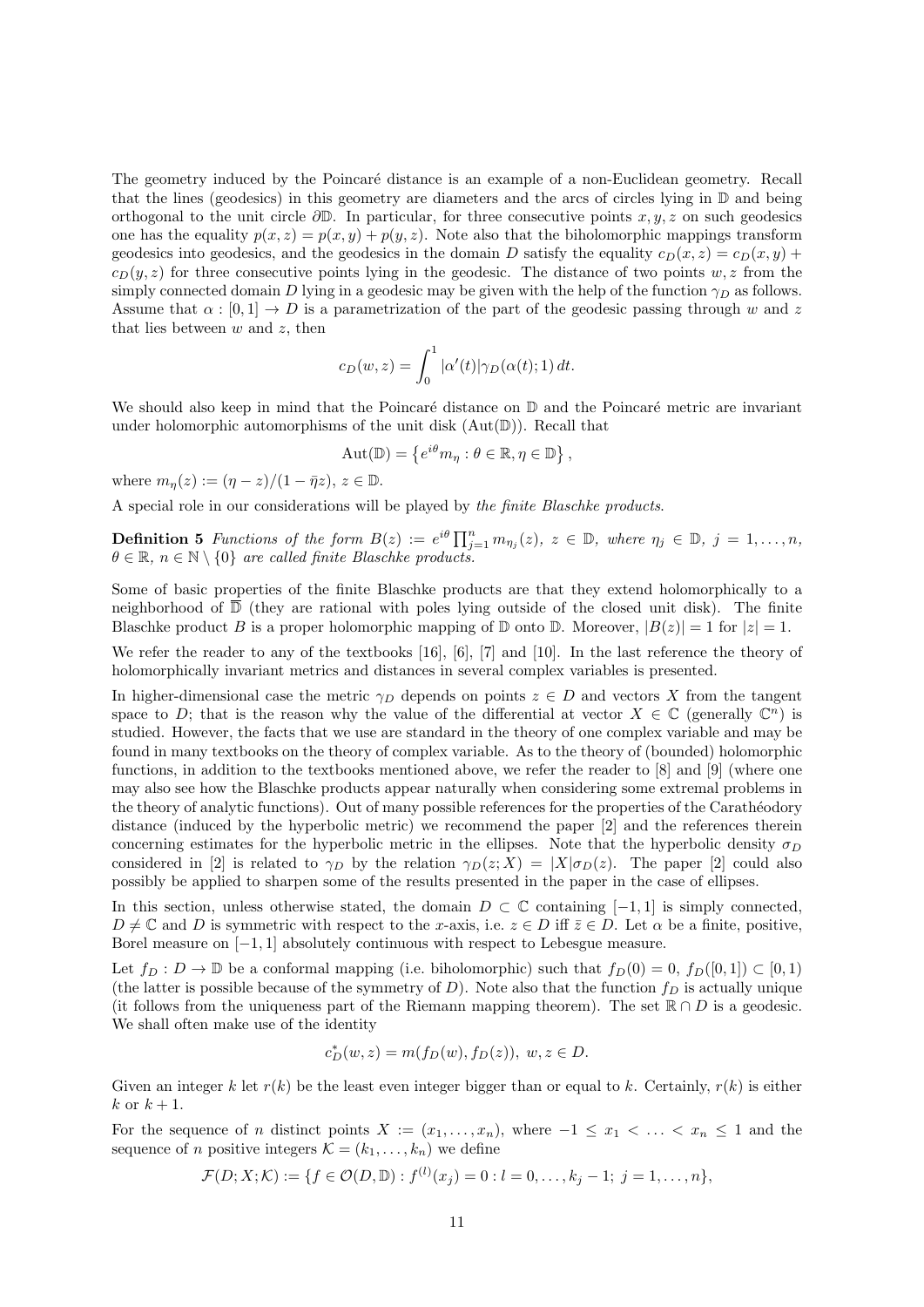$$
\mathcal{F}_r(D; X; \mathcal{K}) := \{ f \in \mathcal{F}(D; X; \mathcal{K}) : f(D \cap \mathbb{R}) \subset \mathbb{R} \},
$$
  

$$
\mathcal{F}_+(D; X; \mathcal{K}) := \{ f \in \mathcal{F}_r(D; X; \mathcal{K}) : f \ge 0 \text{ on } D \cap \mathbb{R} \}
$$

and

$$
J_a(D; X; \mathcal{K}) := \sup \left\{ \left| \int_{-1}^1 g(x) \, d\alpha(x) \right| : g \in \mathcal{F}_a(D; X; \mathcal{K}) \right\},\,
$$

where  $a$  is  $+$ ,  $r$  or empty sign.

We are now in a position to prove the following lemma.

**Lemma 8** Let D,  $f_D$ ,  $\alpha$ , X and K be defined as above. Then there is exactly one  $f \in \mathcal{F}_+(D; X; \mathcal{K})$ *such that*

$$
\int_{-1}^{1} f(x) \, d\alpha(x) = J_{+}(D; X; \mathcal{K}).
$$

*Moreover, f is given by the formula*

$$
f(z) = \prod_{j=1}^{n} \left( \frac{f_D(z) - f_D(x_j)}{1 - f_D(x_j)f_D(z)} \right)^{r(k_j)}, \ z \in D \tag{48}
$$

*and*

$$
J_{+}(D; X; \mathcal{K}) = \int_{-1}^{1} \left( \prod_{j=1}^{n} (c_{D}^{*}(x, x_{j}))^{r(k_{j})} \right) d\alpha = \int_{-1}^{1} \left( \prod_{j=1}^{n} m(f_{D}(x), f_{D}(x_{j}))^{r(k_{j})} \right) d\alpha.
$$

**Proof.** Let  $q \in \mathcal{F}_+(D; X; \mathcal{K})$ . The non-negativity of *g* together with the vanishing of derivatives at  $x_j$ implies that the multiplicity of *g* at  $x_j$  is at least  $r(k_j)$ . Let *f* be the function given by the formula (48). Then the function  $h := g/f$  extends to a well-defined holomorphic function on *D*. Moreover, the function  $f$  is the composition of the finite Blaschke product with the conformal function  $f<sub>D</sub>$  so that lim<sub>*z*→</sub> $\partial D |f(z)| = 1$  and thus lim sup<sub>*z*→ $\partial D |h(z)| \leq 1$ . This together with the maximum principle for</sub> holomorphic functions implies that  $|h(z)| \leq 1$ ,  $z \in D$ . Additionally, the maximum principle gives that the equality at one point  $z \in D$  holds iff *h* is constant. And the non-negativity of *f* and *g* on  $[-1,1]$  implies that this constant is one. Consequently, either  $g(z) = f(z), z \in D$  or  $|g(z)| < |f(z)|$ ,  $z \in D \setminus \{x_1, \ldots, x_n\}$ , which completes the proof.

**Remark 9** *It is obvious that*

$$
J_{+}(D;X;K) \le J_{r}(D;X;K) \le J(D;X;K). \tag{49}
$$

*Moreover, the second inequality above is actually an equality. To see this take any*  $g \in \mathcal{F}(D; X; \mathcal{K})$ . Let  $|\omega| = 1$  be such that  $\omega \int_{-1}^{1} g(x) d\alpha(x) = \left| \int_{-1}^{1} g(x) d\alpha(x) \right|$ . Define  $h(\lambda) := (\omega g(\lambda) + \overline{\omega g(\lambda)})/2$ ,  $\lambda \in D$ . *Then*  $h \in \mathcal{F}_r(D; X; \mathcal{K})$  *and*  $h(x) = \text{Re}(\omega g(x))$ ,  $x \in [-1, 1]$ *. Consequently,* 

$$
\left| \int_{-1}^{1} g(x) d\alpha(x) \right| = \text{Re} \left( \omega \int_{-1}^{1} g(x) d\alpha(x) \right) = \int_{-1}^{1} h(x) d\alpha(x), \tag{50}
$$

*which implies the inequality*  $J(D; X; \mathcal{K}) \leq J_r(D; X; \mathcal{K})$ .

*On the other hand*  $J_+(D; X; \mathcal{K})$  *is, in general, less than*  $J_r(D; X; \mathcal{K})$ *. It can already be seen when considering*  $n = 1$ ,  $k_1 = 1$ ,  $d\alpha(x) = dx$  *and*  $x_1$  *close to*  $-1$ *. In fact, first note that for*  $x_1 = -1$  *we get the inequalities*

$$
1 > \frac{f_D(x) - f_D(x_1)}{1 - f_D(x_1)f_D(x)} > \left(\frac{f_D(x) - f_D(x_1)}{1 - f_D(x_1)f_D(x)}\right)^2 > 0, \ x \in (-1, 1]
$$
\n
$$
(51)
$$

*so the inequality*

$$
\int_{-1}^{1} \left( \frac{f_D(x) - f_D(x_1)}{1 - f_D(x_1)f_D(x)} \right) dx > \int_{-1}^{1} \left( \frac{f_D(x) - f_D(x_1)}{1 - f_D(x_1)f_D(x)} \right)^2 dx \tag{52}
$$

*holds for*  $x_1 \geq -1$  *sufficiently close to*  $-1$ *.*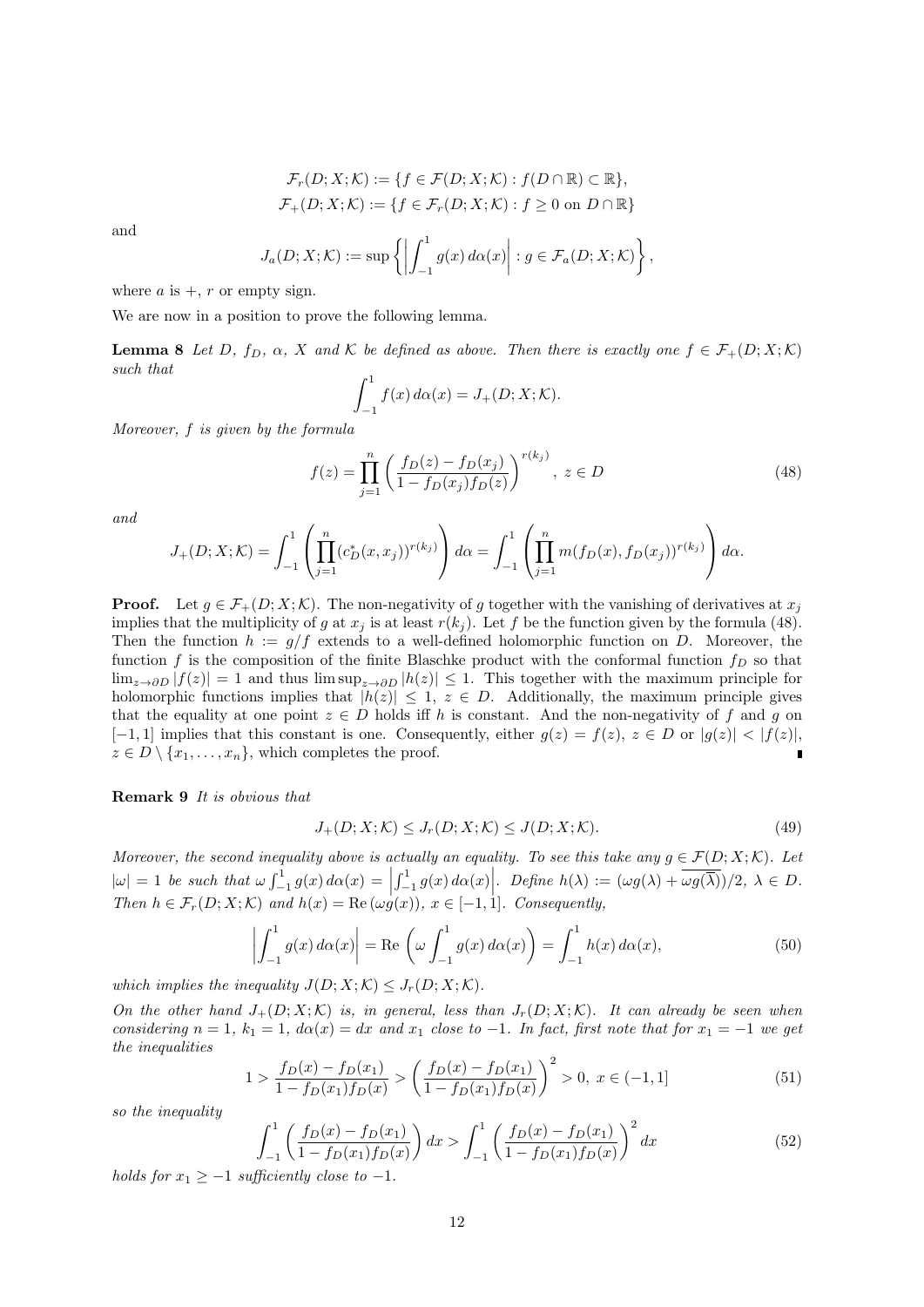**Remark 10** *Recall that finite Blaschke products are extremal in many problems that involve bounded holomorphic functions on the unit disk. In the context of the optimal quadrature formula the Blaschke products have been used by Osipenko [12] and Bojanov [3, 4] for analytic functions on the unit circle. Therefore, it is natural that the function for which the supremum in Lemma 8 is attained is, up to a conformal mapping fD, a finite Blaschke product.*

#### **3.2 Lower estimate**

We now compute lower bounds on

$$
J_{+}(D;N) := \inf \{ J_{+}(D;(x_{1},...,x_{n});(k_{1},...,k_{n})) : n \in \mathbb{N}, -1 \le x_{1} < ... < x_{n} \le 1, k_{1} + ... + k_{n} = N \}.
$$

First we recall the classical Koebe one-quarter theorem.

**Theorem 11** (see e.g. [7, Thm. 14. 7. 8]) The image of an injective holomorphic function  $f : \mathbb{D} \to \mathbb{C}$ contains the disk centered at  $f(0)$  with radius  $\frac{1}{4}|f'(0)|$ .

Before we proceed further with estimates for nice domains we present a result on a more general class of domains. First we remind that for any domain  $D \subset \mathbb{C}$ ,  $D \neq \mathbb{C}$  we define  $\delta_D(x) := \inf\{|x - z| : z \in \mathbb{C} \setminus D\}$ , *x ∈ D*.

**Lemma 12** Let *D* be a simply connected domain in  $\mathbb{C}$ , with  $D \neq \mathbb{C}$  (we do not assume the symmetry of D!). Let  $z_0 \in D$ . Then  $\gamma_D(z_0; 1) \ge L/\delta_D(z_0)$  where  $L = \frac{1}{4}$ . If D is additionally convex then we may take in the inequality  $L = \frac{1}{2}$ .

**Proof.** Let  $g : \mathbb{D} \to D$  be the conformal mapping such that  $g(0) = z_0$ . Applying Theorem 11 to *g* we get that  $\delta_D(z_0) \ge |g'(0)|/4$ . But then  $\gamma_D(z_0; 1) \ge |$  $(g^{-1})'(z_0)$  =  $1/|g'(0)|$  which finishes the proof in the general case.

Assume additionally that *D* is convex. Then after translating and rotating the set *D*, we can assume that  $D \subset H := \{ \text{Re } z > 0 \}$  and  $z_0 = \delta_D(z_0)$ . Define the biholomorphism  $F : H \to \mathbb{D}$  by  $F(z) = (z-1)/(1+z)$ for  $z \in H$ . From (46) and (47) it follows that

$$
\gamma_D(z_0; 1) \ge \gamma_H(z_0; 1) = \frac{|F'(z_0)|}{1 - |F(z_0)|^2}.
$$

Taking into account that  $z_0 = \delta_D(z_0) > 0$  we obtain the following estimate

$$
\gamma_D(z_0; 1) \ge \frac{1}{2z_0} = \frac{1}{2\delta_D(z_0)}.
$$

Recall now that we assume that *D* is a simply connected domain, symmetric with respect to the real axis and such that  $[-1, 1] \subset D \subset \mathbb{C}$ ,  $D \neq \mathbb{C}$ . In such a case, we have

$$
\delta_D = \sup \{ \delta_D(x) : x \in [-1, 1] \}.
$$

Observe that  $\delta_D$  is the radius of the largest disk with the center in  $[-1, 1]$  that is contained in *D*.

**Lemma 13** For all  $w, z \in [-1,1]$  the following inequality holds  $c_D(w, z) \ge L|w-z|/\delta_D$ , where  $L = \frac{1}{4}$ . Moreover, in the case D is additionally convex we may take  $L = \frac{1}{2}$ . Consequently,

$$
m(f_D(w), f_D(z)) = c_D^*(w, z) = \tanh c_D(w, z) \ge \frac{\exp\left(\frac{2L|w-z|}{\delta_D}\right) - 1}{\exp\left(\frac{2L|w-z|}{\delta_D}\right) + 1}, \ w, z \in [-1, 1].
$$
 (53)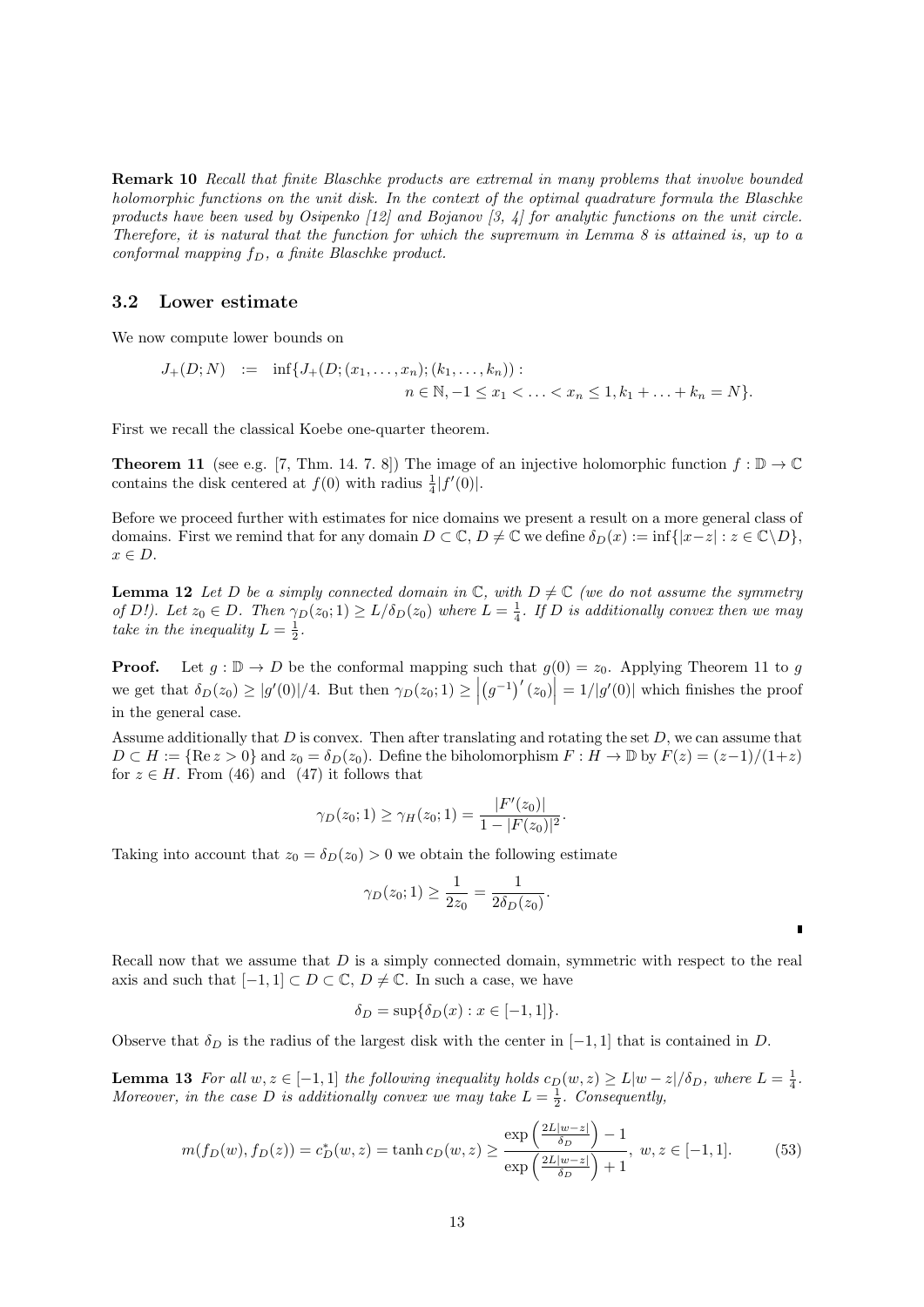### **Proof.**

Using the simple fact that  $\mathbb{R} \cap D$  is a geodesic and applying Lemma 12, we get

$$
c_D(w, z) = \int_0^1 |w - z| \gamma_D(tw + (1 - t)z; 1) dt \ge \frac{L|w - z|}{\delta_D}.
$$

As to the last inequality in (53), recall that tanh is an increasing function and so we obtain

$$
c_D^*(w, z) = \tanh c_D(w, z) \ge \tanh \frac{L}{\delta_D}|w - z| = \frac{\exp\left(\frac{2L|w - z|}{\delta_D}\right) - 1}{\exp\left(\frac{2L|w - z|}{\delta_D}\right) + 1}, \ w, z \in [-1, 1].
$$

Let us prove the general estimate for  $J_+$ .

**Theorem 14** *Given a positive number*  $N \in \mathbb{N}$  *we have* 

$$
J_{+}(D;N) \ge \sup_{\varepsilon>0} \left\{ \left( \frac{\exp\left(\frac{2L\varepsilon}{\delta_D}\right) - 1}{\exp\left(\frac{2L\varepsilon}{\delta_D}\right) + 1} \right)^{2N} \left( \alpha([-1,1]) - \omega(2N\varepsilon, \alpha) \right) \right\},\tag{54}
$$

*where*  $\omega(\delta, \alpha) := \sup \{ \alpha(A) : A \subset [-1, 1] \text{ is a Borel subset, } \lambda_1(A) \leq \delta \}.$ *Moreover,*

$$
\lim_{\delta_D \to 0} J_+(D;N) = \alpha([-1,1]).
$$
\n(55)

п

П

2*N*

**Proof.** Fix  $\varepsilon > 0$ . For any compact set *K* denote  $K^{\varepsilon} := \{z \in \mathbb{C} : |z - x| < \varepsilon \text{ for some } x \in K\}$ . Let  $r := r(k_1) + \ldots + r(k_n)$ . By decreasing the set of integration, applying Lemma 8 and the estimate (53), and keeping in mind that the integrands take the values in the interval  $[0,1)$  we get

$$
J_{+}(D;(x_1,\ldots,x_n),(k_1,\ldots,k_n))\geq \int_{[-1,1]\setminus\{x_1,\ldots,x_n\}^{\varepsilon}}\left(\frac{\exp\left(\frac{2L\varepsilon}{\delta_D}\right)-1}{\exp\left(\frac{2L\varepsilon}{\delta_D}\right)+1}\right)^{r}d\alpha.
$$

Since  $n \leq N$ , we get that  $r \leq 2N$  so

$$
J_{+}(D;(x_1,\ldots,x_n),(k_1,\ldots,k_n))\geq \left(\frac{\exp\left(\frac{2L\varepsilon}{\delta_D}\right)-1}{\exp\left(\frac{2L\varepsilon}{\delta_D}\right)+1}\right)^{2N}\int_{[-1,1]\setminus\{x_1,\ldots,x_n\}^{\varepsilon}}d\alpha.
$$

Since  $\lambda_1(\{x_1, \ldots, x_n\}^{\varepsilon}) \leq 2n\varepsilon \leq 2N\varepsilon$  the desired result follows.

Note that Theorem 14 gives a substantial improvement of the estimates in [1], [14], since  $J(D; N)$  is estimated from below by a function tending to  $\alpha([-1,1])$  as  $\delta_D \to 0$ . Moreover, the estimates in [1], [14] are studied in detail for ellipses only.

**Theorem 15** *Let*  $D \subset \mathbb{C}$  *be a domain as above (i.e. simply connected, symmetric with respect to the x*<sup>*-axis,*  $[-1, 1] \subset D$ *,*  $D \neq \mathbb{C}$ *)* and let  $\alpha = \lambda_1$ *. Then for any positive integer N, we have*</sup>

$$
J_{+}(D;N) \ge 2L^{2N} \frac{\delta_D^{(2N\delta_D)/L}}{(\delta_D + L)^{(2N/L)(\delta_D + L)}}.
$$

*(Recall that*  $L = \frac{1}{4}$  *in general case, and*  $L = \frac{1}{2}$  *for D convex.) When D is convex, this inequality yields* 

$$
J_{+}(D;N) \ge 2\left((1+1/(2\delta_{D}))^{2\delta_{D}}(2\delta_{D}+1)\right)^{-2N} \ge 2\exp(-2N)(2\delta_{D}+1)^{-2N}.
$$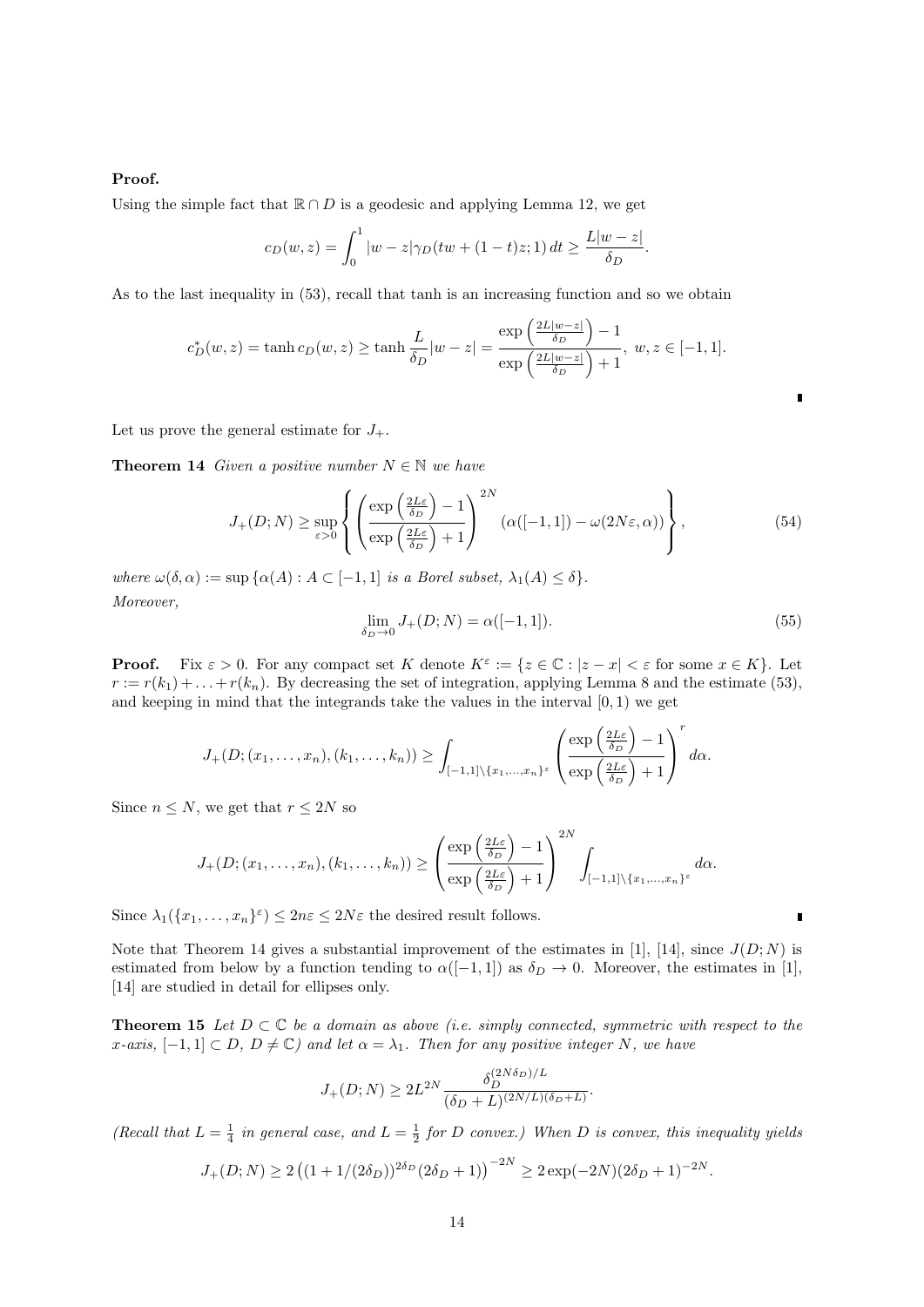### **Proof.**

Since for  $t \geq 0$ 

$$
\frac{\exp(t) - 1}{\exp(t) + 1} \ge \frac{t}{2 + t}
$$

by (53) and Lemma 8 we get

$$
J_{+}(D;N) \ge \inf \left\{ \int_{-1}^{1} \prod_{j=1}^{n} \left( \frac{L|x-x_j|}{\delta_D + L|x-x_j|} \right)^{r(k_j)} dx : n \in \mathbb{N}, -1 \le x_1 < \ldots < x_n \le 1, k_1 + \ldots + k_n = N \right\}.
$$

The Jensen inequality now implies that  $J_+(D; N)$  is not less than the infimum of

$$
2 \exp \left( 1/2 \sum_{j=1}^{n} r(k_j) \int_{-1}^{1} \left( \ln(L|x - x_j|) - \ln(\delta_D + L|x - x_j|) \right) dx \right). \tag{56}
$$

taken over all sequences  $-1 \le x_1 < \ldots < x_n \le 1, k_1 + \ldots + k_n = N$ . The integral in (56) equals

$$
I_j = 2\ln L + (1 - x_j)\ln(1 - x_j) + (1 + x_j)\ln(1 + x_j) +
$$
  
 
$$
- (1/L) (L(1 - x_j) + \delta_D)\ln(\delta_D + L(1 - x_j)) +
$$
  
 
$$
- (1/L) (L(1 + x_j) + \delta_D)\ln(\delta_D + L(1 + x_j)) + (2/L)\delta_D\ln\delta_D.
$$

We now rewrite it in the form

$$
I_j = g(x_j) + g(-x_j) + 2\ln L + (2/L)\delta_D \ln \delta_D,
$$

where

$$
g(t) = (1+t)\ln(1+t) - \frac{1}{L}(L(1+t) + \delta_D)\ln(L(1+t) + \delta_D), \ t \in [-1,1].
$$

By setting  $h(t) := g(t) + g(-t)$ ,  $t \in [-1, 1]$  we get

$$
h'(t) = g'(t) - g'(-t)
$$
  
=  $\ln \frac{1+t}{1-t} - \ln \frac{L(1+t) + \delta_D}{L(1-t) + \delta_D}$   
=  $\ln \frac{(1+t)(L(1-t) + \delta_D)}{(1-t)(L(1+t) + \delta_D)}$ .

It is clear that *h* is even and  $h'(0) = 0$ . Moreover, we claim that  $h'(t) > 0$  for  $t \in (0,1)$ . Indeed  $h'(t) > 0$  iff  $(1 + t)(L(1 - t) + \delta_D) > (1 - t)(L(1 + t) + \delta_D)$ . This condition is equivalent to

$$
L(1-t^2) + (1+t)\delta_D > L(1-t^2) + (1-t)\delta_D,
$$

which is satisfied for  $t > 0$ .

The calculations above show that the function defined by the formula

$$
(1+t)\ln(1+t) + (1-t)\ln(1-t) - (1/L)(L(1+t) + \delta_D)\ln(\delta_D + L(1+t)) +
$$
  
- (1/L)(L(1-t) + \delta\_D)\ln(\delta\_D + L(1-t))

attains its minimum on the interval  $[-1, 1]$  at  $t = 0$ . Since  $r = \sum r(k_j) \leq 2N$ , we get

$$
\ln (J_+(D;N)/2) \ge 2N (\ln L - (1/L) (L + \delta_D) \ln(L + \delta_D) + (1/L) \delta_D \ln \delta_D)
$$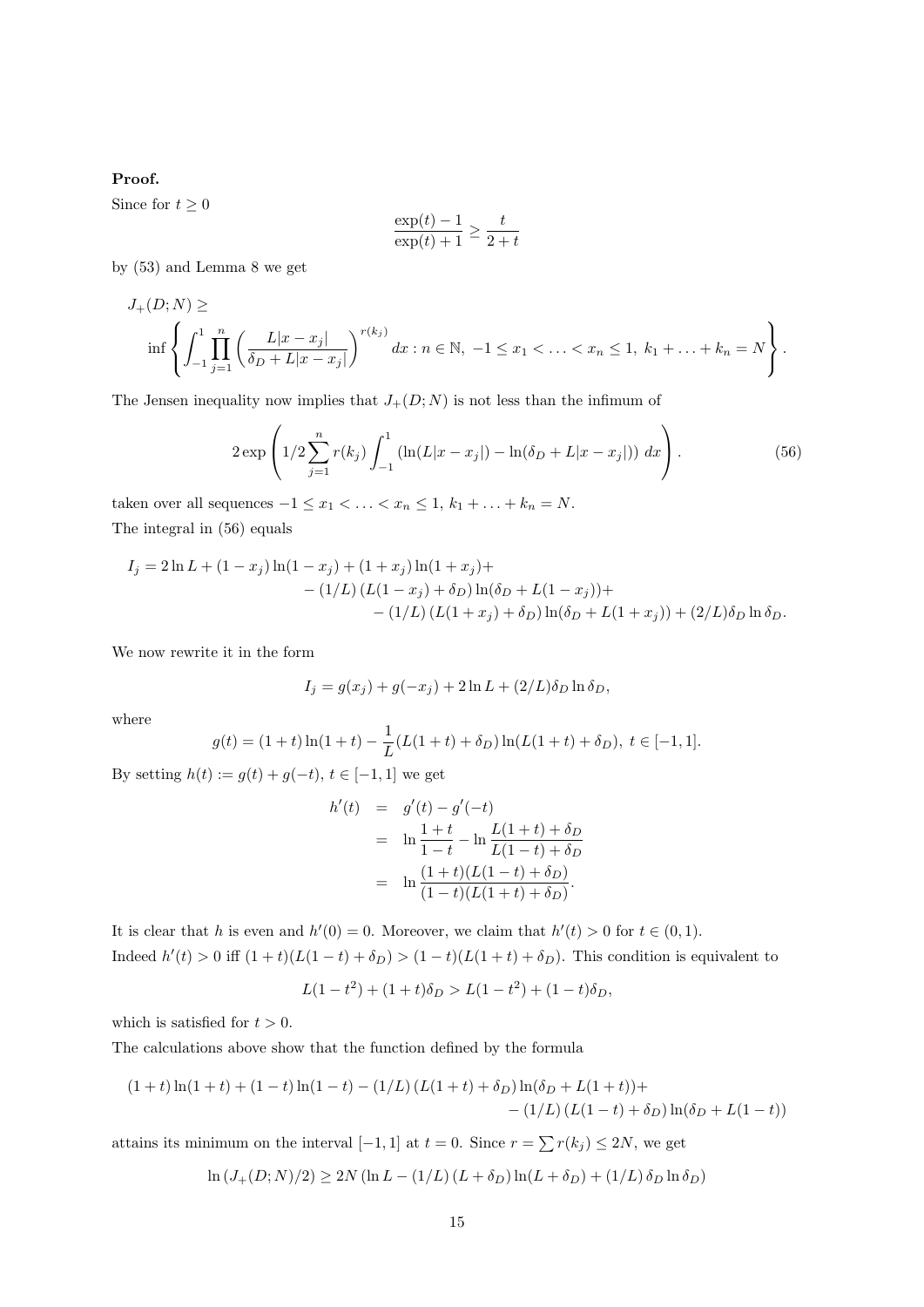and consequently

$$
J_{+}(D;N) \ge 2L^{2N} \frac{\delta_D^{(2N\delta_D)/L}}{(\delta_D + L)^{(2N/L)(\delta_D + L)}}.
$$

Note that the last expression tends to 2 as  $\delta_D \rightarrow 0$  (compare Theorem 14). On the other hand, in the case when *D* is convex, we have

$$
J_{+}(D;N) \ge 2L^{2N} \frac{\delta_D^{(2N\delta_D)/L}}{(\delta_D + L)^{(2N/L)(\delta_D + L)}}
$$
  
=  $2((1 + 1/(2\delta_D))^{2\delta_D}(2\delta_D + 1))^{-2N}$   
>  $2 \exp(-2N)(2\delta_D + 1)^{-2N}$ ,

in view of the inequality  $(1 + 1/x)^x < e$  for  $x > 0$ .

**Proof of Theorem 1:** Without loss of generality we may assume that  $M = 1$ . Let us take any fixed quadrature  $Q$ , i.e., we know the nodes  $x_j$  and integers  $k_1, \ldots, k_n$ . Based on these nodes let us construct f, the unique function for which the supremum in the definition of  $J_{+}(D; X; \mathcal{K})$  is attained (cf. Lemma 8). Since  $f \in \mathcal{F}(D; X; \mathcal{K})$ , we have  $f^{(l)}(x_j) = 0$  for  $l = 0, \ldots, k_j - 1; j = 1, \ldots, n$  and consequently *f* (and *−f*) provides the quadrature *Q* with the same information. Therefore,

$$
Q(f) = Q(-f).
$$

From Theorem 15 it follows that  $I(f) \geq \gamma$ , where  $\gamma$  is defined by (7). Clearly,  $I(f) = -I(f)$ . Thus

$$
2\gamma \leq |I(f) - I(-f)|
$$
  
 
$$
\leq |I(f) - Q(f)| + |Q(-f) - I(-f)|,
$$

and  $|I(f) - Q(f)| \ge \gamma$  or  $|Q(-f) - I(-f)| \ge \gamma$ . Hence the required function  $f_0$  is f or  $-f$ .

Notice that for "reasonable quadratures", i.e., such that  $Q(g) = 0$  for  $g \equiv 0$ , the proof is even simpler:  $Q(f) = Q(g) = 0$  and  $|I(f) - Q(f)| = |I(f)| \ge \gamma$ .

#### **3.3 The case of ellipses**

In the case when *D* is an ellipse

$$
\mathcal{E}_c := \left\{ (x, y) \in \mathbb{R}^2 : \frac{x^2}{a^2} + \frac{y^2}{b^2} < 1 \right\},\,
$$

with  $a, b > 0$  such that  $a + b = c$  and  $a^2 - b^2 = 1$ , simple computations lead to the relations  $a =$  $(c^2 + 1)/(2c)$ ,  $b = (c^2 - 1)/(2c)$  and the formula

$$
\delta_{\mathcal{E}_c}(x) = \begin{cases}\n\sqrt{a^2 - 1}\sqrt{1 - x^2}, & x \in [-1/a, 1/a], \\
\min\{|x \pm a|\}, & x \in [-1, 1] \setminus (-1/a, 1/a).\n\end{cases}
$$

Consequently,  $\delta_{\mathcal{E}_c} = \sqrt{a^2 - 1} = (c^2 - 1)/(2c)$ .

Therefore, as an immediate consequence of Theorem 15, we get the following lower bound in the case of the ellipse and  $\alpha$  being the Lebesgue measure.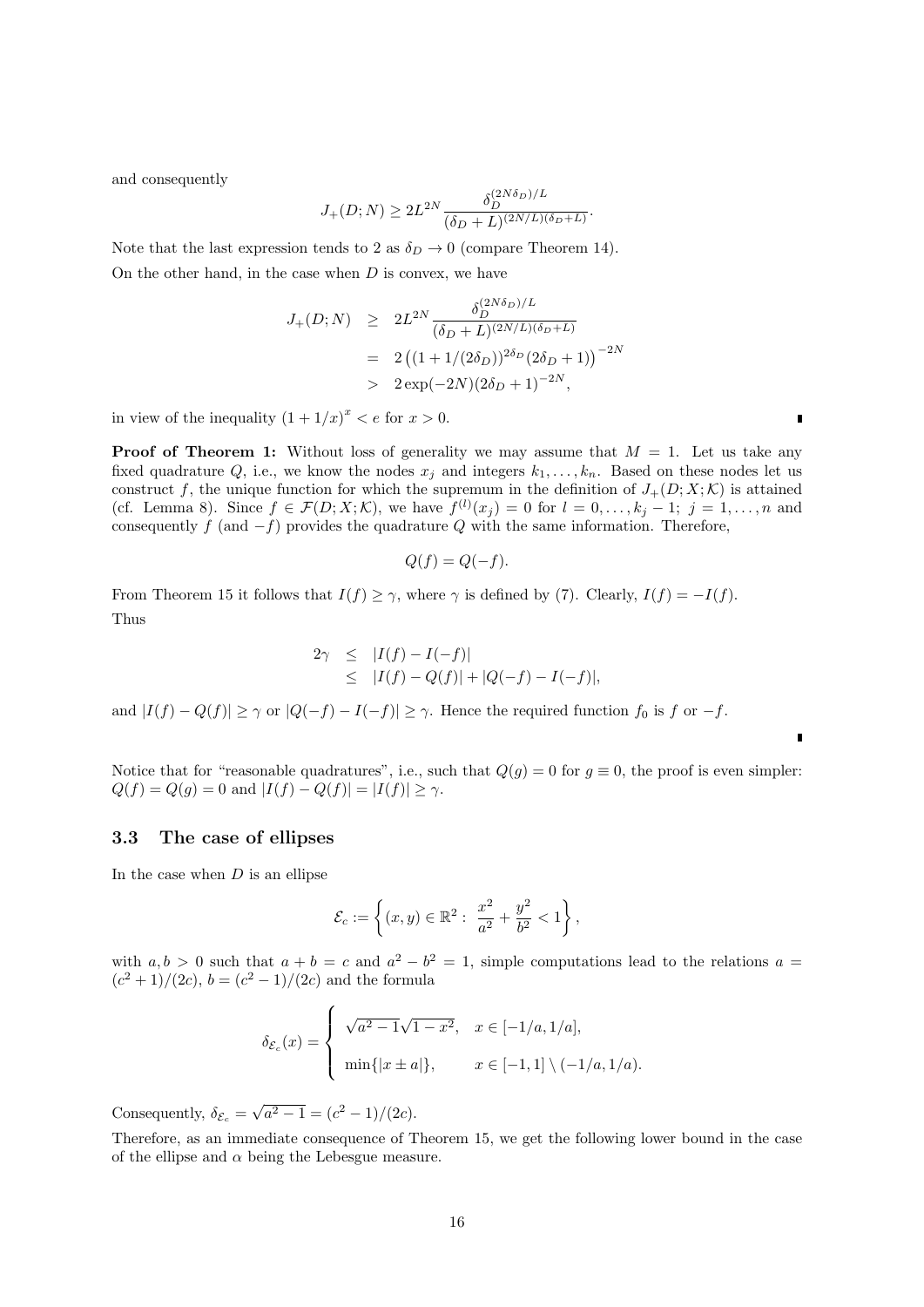**Corollary 2** *Let*  $c > 1$ *. Then* 

$$
J_{+}(\mathcal{E}_{c};N) \ge 2\left(\left(\frac{c^{2}-1+c}{c^{2}-1}\right)^{(c^{2}-1)/c}\left(\frac{c^{2}-1+c}{c}\right)\right)^{-2N}.\tag{57}
$$

**Theorem 16** Let  $Q \in \overline{Q}(n, R)$ , such that  $|R| = N$  be a quadrature on  $\mathcal{E}_c$ *. Let c* be close to 1*. For the error constant of Q to be less than*  $\varepsilon$  *(i.e.,*  $\rho(Q, \mathcal{A}(\mathcal{E}_c), 1) < \varepsilon$ *), we must have* 

$$
N > N_L(M, \varepsilon, c) = \frac{-\ln \frac{M}{\varepsilon}}{4(c-1)\ln(c-1)} \left(1 + O\left(\left|\frac{1}{\ln(c-1)}\right|\right)\right). \tag{58}
$$

**Proof.** Let us remind the reader that for all functions appearing in the definition of  $J_+(\mathcal{E}_c; N)$  we have had a bound  $|f(z)| \leq 1$  for  $z \in \mathcal{E}_c$ .

Therefore from (57) (see also the proof of Thm. 1) it follows there exists a function  $f_0 \in \mathcal{A}_0(\mathcal{E}_c, M)$ such that

$$
|I(f_0) - Q(f_0)| \ge M \left( \left( \frac{c^2 - 1 + c}{c^2 - 1} \right)^{(c^2 - 1)/c} \left( \frac{c^2 - 1 + c}{c} \right) \right)^{-2N}.
$$
 (59)

Therefore, to have error less than  $\varepsilon$  we need to take  $N \ge N_L$ , where

$$
N_L = \frac{1}{2} \left( \ln \frac{M}{\varepsilon} \right) \left( \ln \left( \left( \frac{c^2 - 1 + c}{c^2 - 1} \right)^{(c^2 - 1)/c} \left( \frac{c^2 - 1 + c}{c} \right) \right) \right)^{-1} . \tag{60}
$$

Let  $\Delta = c - 1$ . Then for  $c \to 1$  we obtain

$$
D := \ln \left( \left( \frac{c^2 - 1 + c}{c^2 - 1} \right)^{(c^2 - 1)/c} \left( \frac{c^2 - 1 + c}{c} \right) \right)
$$
  
=  $\frac{c^2 - 1}{c} \left( \ln(c^2 - 1 + c) - \ln(c - 1) - \ln(c + 1) \right) + \ln \left( 1 + \frac{c^2 - 1}{c} \right)$   
=  $(2\Delta + O(\Delta^2)) (\ln(1 + O(\Delta)) - \ln \Delta - \ln(2 + \Delta)) + \ln(1 + O(\Delta))$   
=  $(2\Delta + O(\Delta^2)) (O(\Delta) - \ln \Delta + O(1)) + O(\Delta)$   
=  $-2\Delta \ln \Delta + O(\Delta).$ 

Therefore

$$
D^{-1} = \frac{-1}{2\Delta \ln \Delta} \left( 1 + O\left( \left| \frac{1}{\ln \Delta} \right| \right) \right),
$$

and from (60) we obtain

$$
N_L = \frac{-1}{4} \left( \ln \frac{M}{\varepsilon} \right) \frac{1}{\Delta \ln \Delta} \left( 1 + O\left( \left| \frac{1}{\ln \Delta} \right| \right) \right).
$$

 $\blacksquare$ 

# **4 Conclusions**

For an ellipse  $\mathcal{E}_c$  and  $\alpha$  being the Lebesgue measure, let us compare  $N_L$ , the lower bound for the pieces of information required, with *NG*, the estimate of the number of nodes in the Gauss-Legendre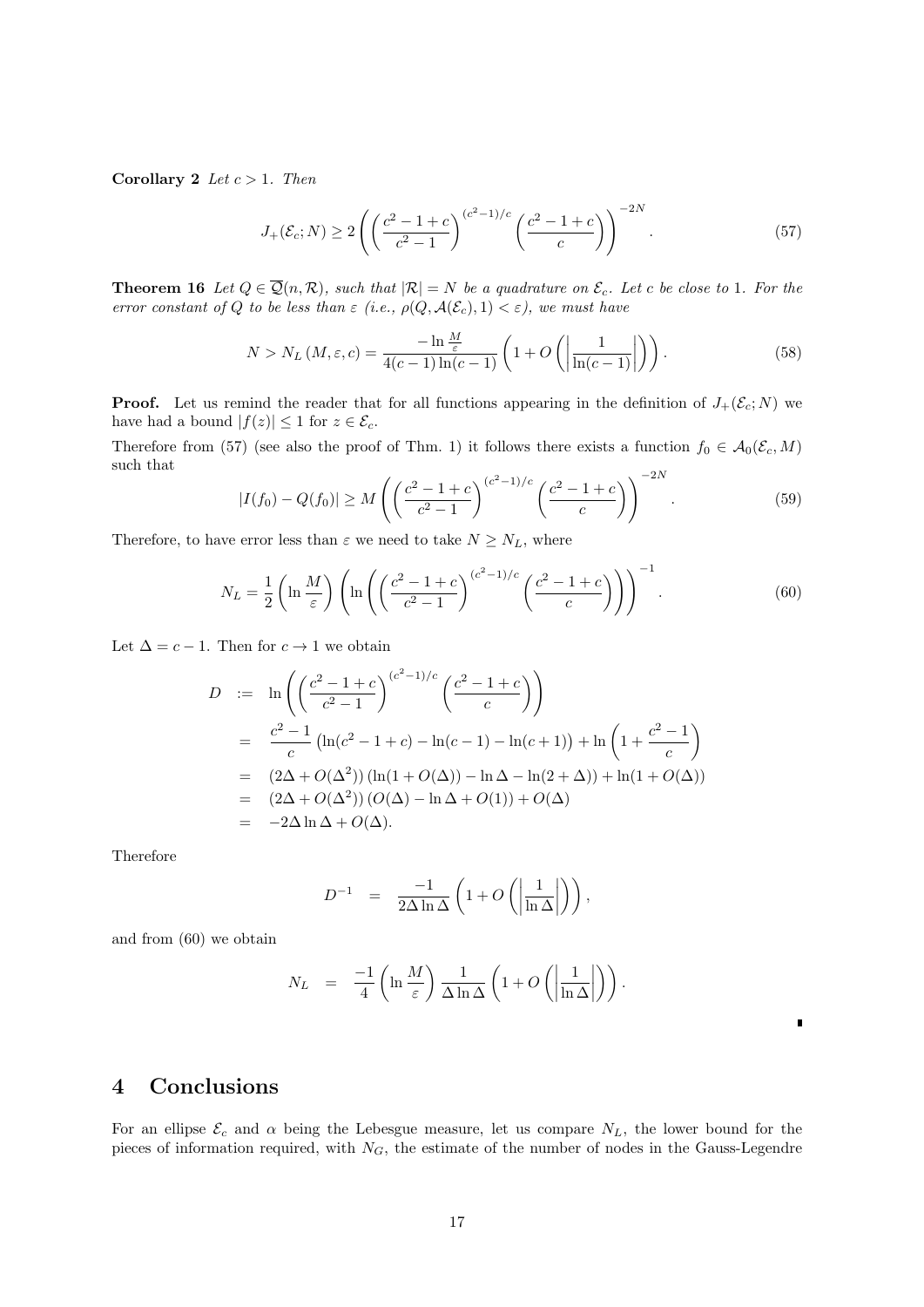quadrature needed to obtain an error less than  $\varepsilon$ , for  $f \in \mathcal{A}_0(\mathcal{E}_c, M)$ . From (36) we obtain for  $c \to 1^+$ 

$$
\frac{N_L}{N_G} = \frac{-\ln\frac{M}{\varepsilon}}{4(c-1)\ln(c-1)} \left(1 + O\left(\left|\frac{1}{\ln(c-1)}\right|\right)\right) \cdot \left(\frac{\ln\frac{M}{\varepsilon}}{\ln c}\right)^{-1}
$$
\n
$$
= -\frac{\ln c}{4(c-1)\ln(c-1)} \left(1 + O\left(\left|\frac{1}{\ln(c-1)}\right|\right)\right)
$$
\n
$$
= -\frac{1 + O(c-1)}{4\ln(c-1)} \left(1 + O\left(\left|\frac{1}{\ln(c-1)}\right|\right)\right)
$$
\n
$$
\approx -\frac{1}{4\ln(c-1)}.
$$

We see that  $N_L/N_G \rightarrow 0$  for  $c \rightarrow 1^+$ , hence we have not obtained (41). It will be interesting to see whether the lower bound can be improved to obtain a positive lower bound for this ratio not dependent on *c*. By Remark 7 the estimate for error for the Gauss-Legendre quadrature is optimal and the improvement should be sought through better estimation of  $J_+(\mathcal{E}_c, N)$ .

### **References**

- [1] N.S. Bakhvalov. On the optimal speed of integrating analytic functions (in russian). *Journal of Computational Mathematics and Mathematical Physics*, 7:63–75, 1967.
- [2] R. Banuelos and T. Carroll. Stretching convex domains and the hyperbolic metric. *Quarterly J. Math.*, 61(3):265–273, 2010.
- [3] B.D. Bojanov. Optimal rate of integration and *ε*–entropy of a class of analytic functions (in russian). *Mat. Zamietki*, 14:551–556, 1973.
- [4] B.D. Bojanov. The best quadrature formula for a certain class of analytic functions. *Applicationes Mathematicae*, 14:441–446, 1974.
- [5] H. Brass. *Quadraturverfahren*. Vandenhoeck and Ruprecht, Göttingen, 1997.
- [6] J. Conway. *Functions of One Complex Variable I*, volume 11 of *Graduate Texts in Mathematics*. Springer Verlag, 1978.
- [7] J. Conway. *Functions of One Complex Variable II*, volume 159 of *Graduate Texts in Mathematics*. Springer Verlag, 1995.
- [8] P.L. Duren. *Theory of H<sup>p</sup> spaces*, volume 38 of *Pure and Applied Mathematics*. Academic Press, New York-London, 1970.
- [9] J.B. Garnett. *Bounded analytic functions*, volume 96 of *Pure and Applied Mathematics*. Academic Press, New York-London, 1981.
- [10] M. Jarnicki and P. Pflug. Invariant distances and metrics in complex analysis. *De Gruyter Expositions in Mathematics*, 9, 1993.
- [11] M. Kowalski, A. Werschulz, and H. Woźniakowski. Is Gauss quadrature optimal for analytic functions? *Num. Math.*, 47:89–98, 1985.
- [12] K.Yu. Osipenko. Exact values of n-widths and optimal quadratures on classes of bounded analytic and harmonic functions. *Journal of Approximation Theory*, 82:156–175, 1995.
- [13] K. Petras. Gaussian integration of Chebyshev polynomials and analytic functions. *Numerical Algorithms*, 10:187–202, 1995.